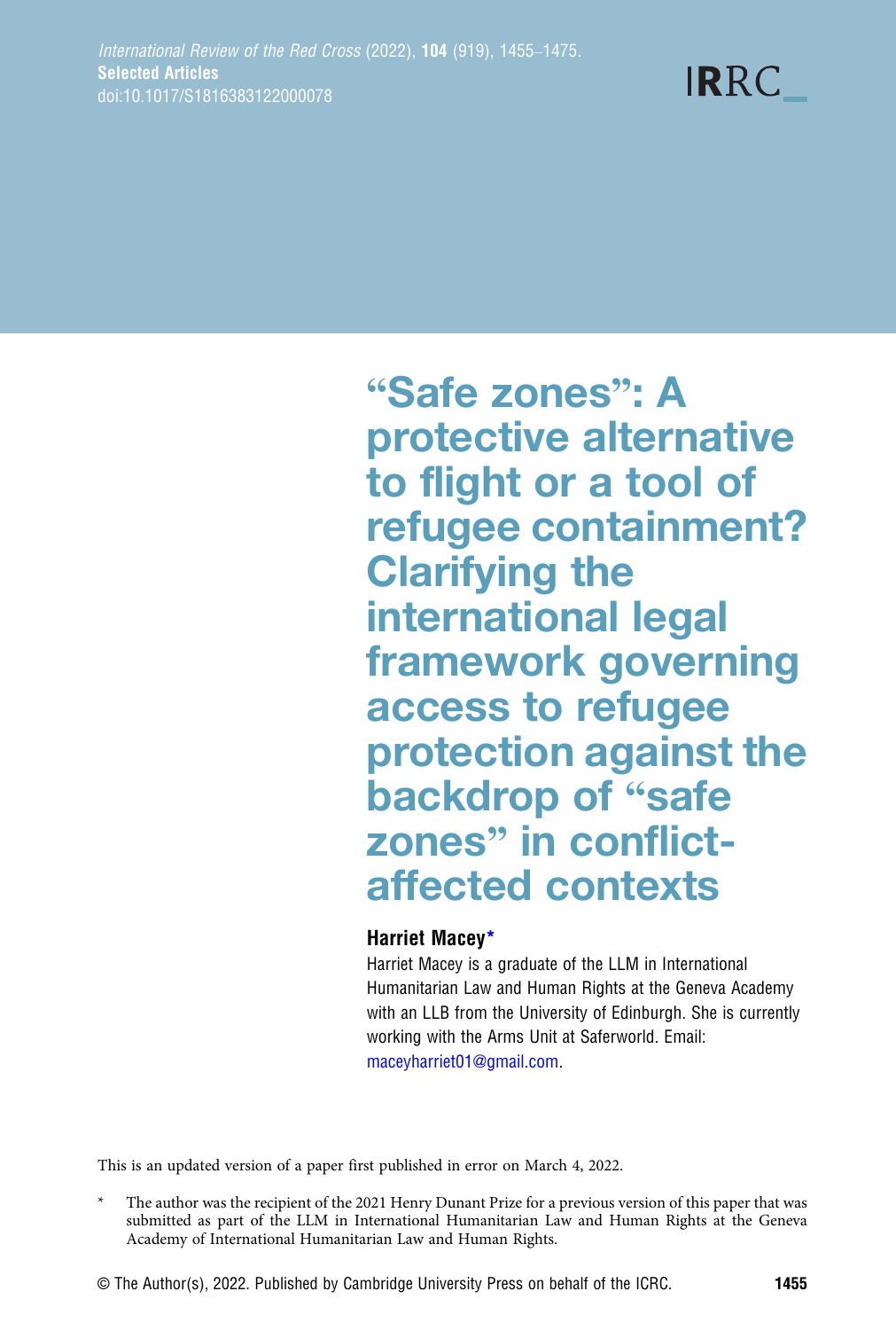## **Abstract**

So-called "safe zones" pose an increasingly pressing threat to genuine and robust international legal protection for persons fleeing conflict. This paper aims to address the key challenges and risks of safe zones under international law and to provide some clarifications on the legal framework which must be respected by refugee-receiving States. Through assessing the intentions of preventing migration flows which underlie their creation, this paper will demonstrate that the existence of safe zones cannot be used to circumvent the obligations of refugee-receiving States under international law, specifically the right to leave and seek asylum and the prohibition of non-refoulement. This paper concludes that safe zones should only be created as an urgent response to humanitarian crises in order to ensure the immediate safety of civilians in conflict zones, and only under very strict conditions. In this respect, this paper will demonstrate that even if safe zones comply with certain minimum protective standards, because of the volatility and complexities of the conflict environment they should not and cannot act as a substitute for genuine refugee protection under international law.

Keywords: safe zones, refugee containment, non-refoulement, conflict environments, internal protection alternatives.

a a a a a a a

## Introduction

Safe zones are not a novel feature of the conflict landscape and numerous terms, including "safe zone", "safe area", "safe haven", "demilitarized zone" and "protected zone", have been coined in multiple prior conflict-affected contexts.<sup>1</sup> These broadly refer to specifically designated areas that aim to afford a form of heightened physical and humanitarian protection to the displaced civilian population in an ongoing armed conflict.<sup>2</sup> In theory, safe zones have the potential to provide additional protection from attack, facilitate humanitarian and medical assistance and even enable education, employment and other opportunities in the midst of an armed conflict.<sup>3</sup> However, as will be shown in this paper, safe zones

- 1 For an overview of prior examples, see, e.g., Mélanie Jacques, Armed Conflict and Displacement: The Protection of Refugees and Displaced Persons under International Humanitarian Law, Cambridge University Press, Cambridge, 2012, pp. 232–44.
- 2 This follows the common definition in scholarship. This paper will refer to such spaces as "safe zones" throughout. See, e.g., Wilson Chun Hei Chau, "Creating Refuge in Hell: The Coming of Age of Safe Areas for the Protection of Civilians in Armed Conflict", Auckland University Law Review, Vol. 18, 2012, p. 192; Phil Orchard, "Revisiting Humanitarian Safe Areas for Civilian Protection", Global Governance, Vol. 20, No. 1, 2014, p. 55; Geoff Gilbert and Anna Magdalena Rüsch, Creating Safe Zones and Safe Corridors in Conflict Situations: Providing Protection at Home or Preventing the Search for Asylum?, Policy Brief 5, The Andrew & Renata Kaldor Centre for International Refugee Law, June 2017, p. 3, available at: [https://www.kaldorcentre.unsw.edu.au/sites/kaldorcentre.unsw.edu.au/files/](https://www.kaldorcentre.unsw.edu.au/sites/kaldorcentre.unsw.edu.au/files/Policy_brief_Creating_safe_zones_and_safe_corridors.pdf) [Policy\\_brief\\_Creating\\_safe\\_zones\\_and\\_safe\\_corridors.pdf](https://www.kaldorcentre.unsw.edu.au/sites/kaldorcentre.unsw.edu.au/files/Policy_brief_Creating_safe_zones_and_safe_corridors.pdf) (all internet references were accessed in January 2022).
- 3 G. Gilbert and A. M. Rüsch, ibid., pp. 1–3.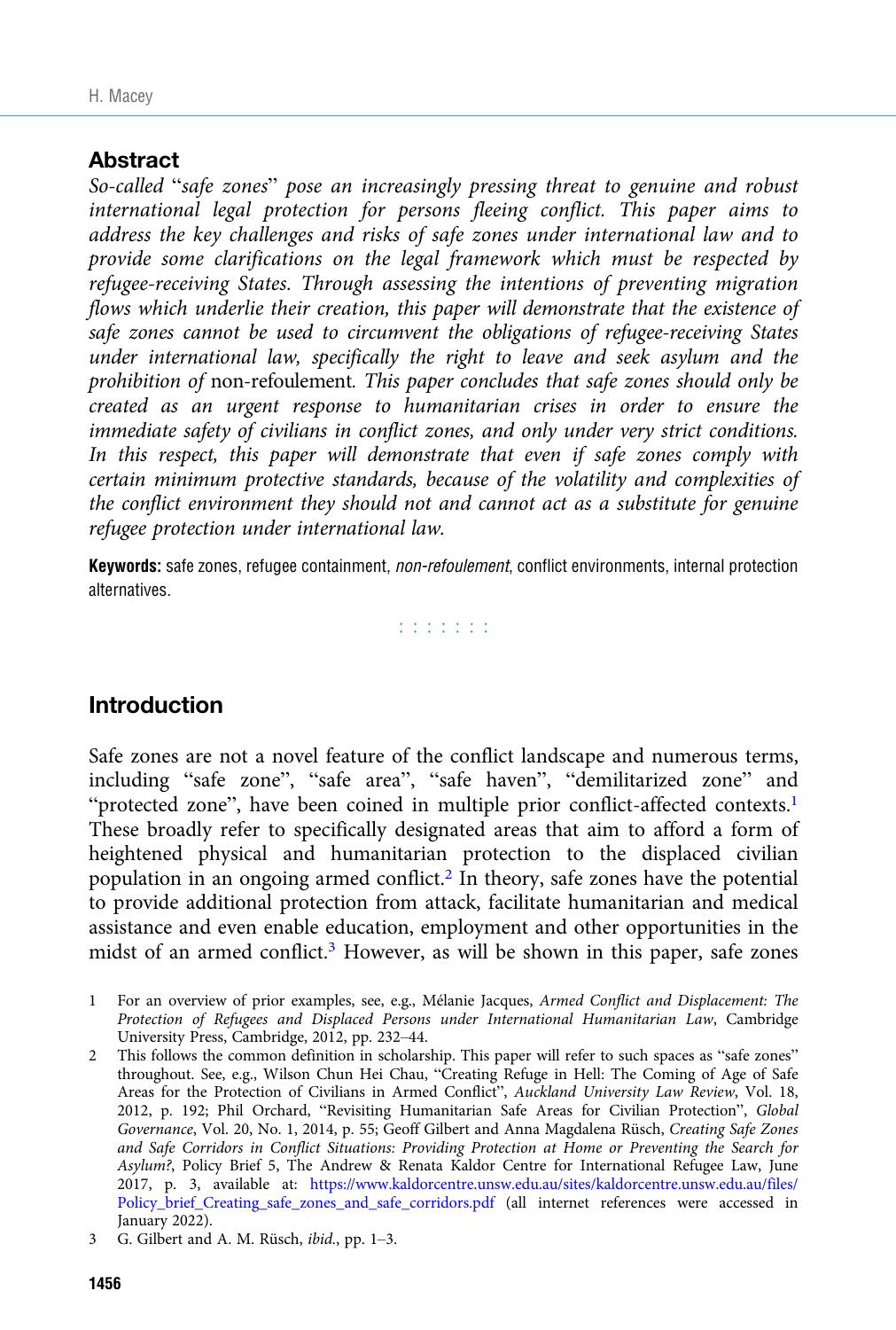are interconnected with responses to conflict-induced displacement and risk evolving into a tool utilized by refugee-receiving States to either knowingly or unknowingly avoid complying with their obligations under international law.

Most prior examples of safe zones, while outwardly aiming to protect the civilian population, have been closely associated with underlying refugeecontainment strategies as their proclaimed safety is relied upon to both prevent the flight of individuals and promote their return. $4$  As the increasingly protracted nature of armed conflict triggers further mass displacement and large-scale crossborder movements, there is a growing risk that refugee-receiving States will more frequently consider safe zones as a means of containing persons in need of protection within their country of origin.<sup>5</sup> In turn, the present author posits that safe zones have the potential to become an increasingly common feature of contemporary conflicts as a means of controlling migration flows, requiring clarification of the legal framework governing their existence. While they raise a number of *jus ad bellum* and *jus in bello* issues that will be alluded to, due to the more limited attention in existing literature this paper will focus on the risks that safe zones pose to comprehensive and effective refugee protection.<sup>6</sup>

Through an assessment of the state of international law on this matter deriving from the complementary application of international refugee law (IRL), international humanitarian law (IHL) and international human rights law (IHRL), this paper will emphasize that the illusion of safety that undercuts most safe zones entails that they cannot be treated as a permissible alternative to robust refugee protection under international law. It will begin by outlining the core typologies of safe zones that have emerged in international practice and briefly discuss their legal basis and impact on the civilian population. Following this initial overview, in light of the potential association of containment strategies with safe zones, this paper will undertake a comprehensive analysis of the refugee protection issues which could arise from their establishment. This will address the right to leave and seek asylum, the Internal Protection Alternative (IPA) as an impermissible basis for the rejection of asylum claims, the importance of the principle of non-refoulement as well as broader matters of return in order to demonstrate the incompatibility of safe zones with the obligations of refugee-receiving States.

- 4 Cécile Dubernet, The International Containment of Displaced Persons: Humanitarian Spaces without Exit, Ashgate Publishing Limited, Aldershot, 2001, p. 122; Hikaru Yamashita, Humanitarian Space and International Politics: The Creation of Safe Areas, Ashgate Publishing Limited, Aldershot, 2004, p. 3; M. Jacques, above note 1, p. 235; Bríd Ní Ghráinne, "Safe Zones and the Internal Protection Alternative", British Institute of International and Comparative Law, Vol. 69, No. 2, 2020, p. 336.
- 5 Katy Long, "In Search of Sanctuary: Border Closures, 'Safe' Zones and Refugee Protection", Journal of Refugee Studies, Vol. 26, No. 3, 2013, p. 462. On protracted conflicts and displacement, see, e.g., Ellen Policinski and Jovana Kuzmanovic, "Protracted Conflicts: The Enduring Legacy of Endless War", International Review of the Red Cross, Vol. 101, 2019, pp. 971–2.
- 6 Although the State where a safe zone is located has obligations towards internally displaced persons (IDPs), this paper will focus on the obligations of refugee-receiving States towards those who are able to, or desire to, cross international borders in search of protection. For the IDP framework, see, e.g., Catherine Phuong, The International Protection of Internally Displaced Persons, Cambridge University Press, Cambridge, UK, 2005.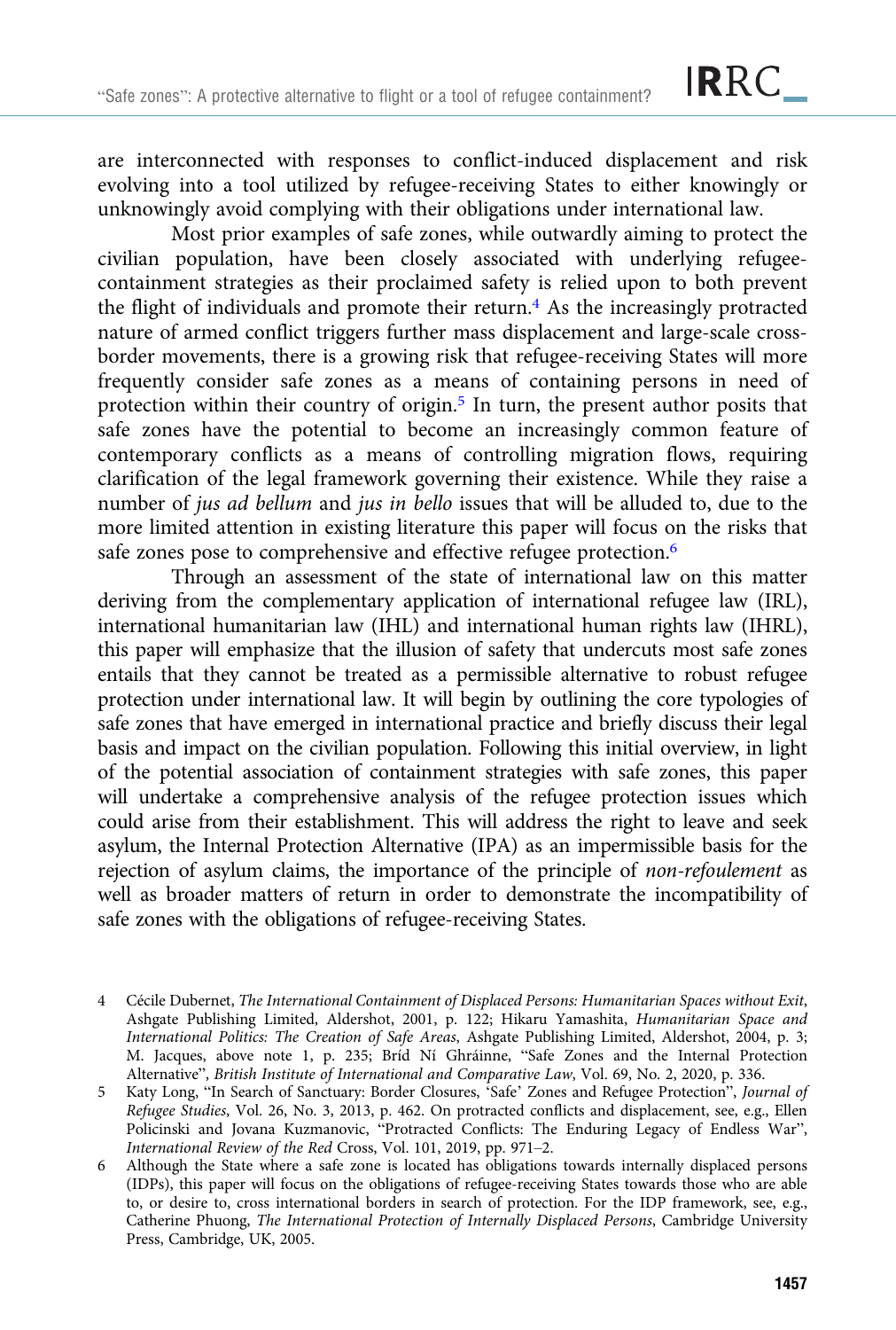## The paradox of safety: Ensuring the robust protection of persons in safe zones

This section will compare the legal basis and core features of two broad forms of safe zones, namely "conventional" and "imposed" safe zones.<sup>7</sup> Accordingly, it will reflect on the limitations of these zones in practice and the consequent risk that future safe zones will evolve beyond these two distinct typologies, with a particular emphasis on the threat that this would pose to robust refugee protection.

#### "Conventional" safe zones

The only explicit legal basis for the creation of safe zones can be found in IHL, which provides for the possibility of establishing numerous forms of so-called "protected zones".<sup>8</sup> The premise of these "conventional" safe zones is to provide enhanced protection from the effects of hostilities for the civilian population, as well as the wounded and sick, as under the relevant IHL provisions these spaces should not contain any military objectives and therefore cannot be deliberately attacked.<sup>9</sup> The most protective and comprehensively defined forms of safe zones in the IHL framework are demilitarized zones, which can be broadly understood as delineated areas in which belligerents agree not to conduct any hostile activities or military operations under specified conditions.10 Although the Geneva Conventions and their Additional Protocols only explicitly foresee their establishment in international armed conflicts (IACs), the International Committee of the Red Cross (ICRC) has recognized that the prohibition of directing an attack against safe zones is a customary rule equally applicable in non-international armed conflicts  $(NIACs),<sup>11</sup>$  in which zones could be established by special agreements under Article 3 common to the four Geneva Conventions.<sup>12</sup>

- 7 Based on an assessment of literature, these are the most commonly used terms. For "conventional" safe zones, see H. Yamashita, above note 4; P. Orchard, above note 2, p. 60. For "imposed" safe zones, see W. C. H. Chau, above note 2, p. 198; Emanuela-Chiara Gillard, "'Safe Areas': The International Legal Framework", International Review of the Red Cross, Vol. 99, 2017, pp. 1088–93.
- 8 IHL foresees the possibility of establishing safe zones to protect the wounded and sick in Geneva Convention (I) for the Amelioration of the Condition of the Wounded and Sick in Armed Forces in the Field of 12 August 1949, 75 UNTS 31 (entered into force 21 October 1950) (GC I), Art. 23, and for the civilian population in Geneva Convention (IV) Relative to the Protection of Civilian Persons in Time of War of 12 August 1949, 75 UNTS 287 (entered into force 21 October 1950) (GC IV), Arts 14 and 15; Protocol Additional (I) to the Geneva Conventions of 12 August 1949, and Relating to the Protection of Victims of International Armed Conflicts, 1125 UNTS 3, 8 June 1977 (entered into force 7 December 1978) (AP I), Arts 59 and 60. See more on the IHL framework in E.-C. Gillard, ibid., pp. 1077–87.
- 9 Regardless of this additional protection, civilians cannot be targeted at any time except if and for such time as they directly participate in hostilities and must be factored into the proportionality assessment for attacks against legitimate targets. Marco Sassòli, International Humanitarian Law: Rules, Controversies, and Solutions to Problems Arising in Warfare, Elgar, Cheltenham, 2019, pp. 241–2 and 376–8.

<sup>10</sup> AP I, Art. 60.

<sup>11</sup> Jean-Marie Henckaerts and Louise Doswald-Beck (eds), Customary International Humanitarian Law, Vol. 1: Rules, Cambridge University Press, Cambridge, 2005 (ICRC Customary Law Study), rule 35, available at: <https://ihl-databases.icrc.org/customary-ihl/eng/docs/v1>.

<sup>12</sup> M. Sassòli, above note 9, p. 242.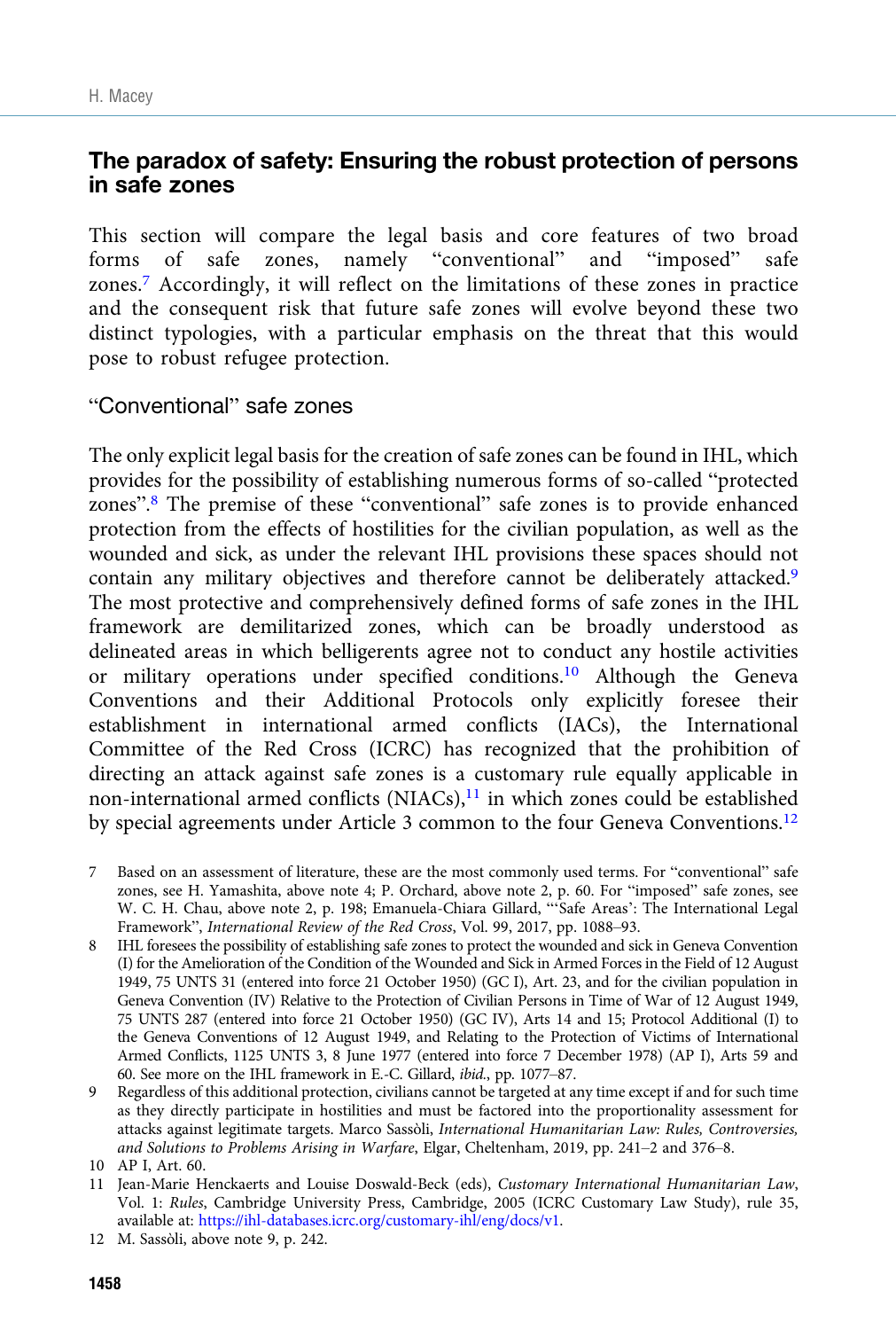The crucial protective benefit of "conventional" safe zones is that they require the express consent of all parties to the conflict, which increases the likelihood that their neutral and exclusively demilitarized character will be respected.<sup>13</sup> However, this is also their biggest challenge, as obtaining the consent of belligerents has proven extremely difficult in practice, and is also likely to be withdrawn in the changing conflict environment, creating further risks for the civilian population.14 Notably, safe zones are typically established in response to repeated attacks against the civilian population and it has been argued that parties who do not wish to respect IHL rules on the protection of civilians are unlikely to consent to a safe zone that is premised on their enhanced protection.15 Thus, despite the conditions enshrined in IHL for the establishment of safe zones, which have the potential to provide a degree of safety, this framework is rarely applicable.16

#### "Imposed" safe zones

The next typology of "imposed" safe zones refers to those established under the auspices of the United Nations (UN). Particularly evident in the 1990s, the UN Security Council has previously authorized the creation of safe zones in order to maintain or restore "international peace and security" under Chapter VII of the UN Charter, the impacts of which have been analysed extensively in existing literature.<sup>17</sup> For the purposes of this paper, it is sufficient to note that this form of safe zone has very rarely retained its promises of safety. Although UN Security Council authorization means that its establishment is not in violation of the prohibition on the use of force,18 it compromises its civilian character as it has been argued that parties are unlikely to refrain from hostilities in a safe zone that is imposed non-consensually by foreign military powers. In turn, all prior safe zones established with UN involvement are considered as having failed to ensure the long-term and comprehensive protection of the civilian population as they suffered from continued, and sometimes heightened, large-scale attacks against civilians.<sup>19</sup>

- 13 M. Jacques, above note 1, p. 235; G. Gilbert and A. M. Rüsch, above note 2, p. 13; Rutger Birnie and Jennifer Welsh, "Displacement, Protection and Responsibility: A Case for Safe Areas", Global Responsibility to Protect, Vol. 10, No. 3, 2018, p. 337.
- 14 W. C. H. Chau, above note 2, p. 194.
- 15 M. Jacques, above note 1, p. 241; E.-C. Gillard, above note 7, p. 1088.
- 16 The Open Relief Centres in Sri Lanka have been considered as most similar to protected zones under IHL, and consequently the most successful. These spaces were a "temporary" place for displaced persons to reside and receive "relief assistance", which were consented to by both parties to the conflict and formally recognized in a memorandum of understanding. M. Jacques, above note 1, pp. 238–40; P. Orchard, above note 2, p. 60.
- 17 See, e.g., M. Jacques, above note 1, pp. 235–44; David Keen, "Anything but Safe: Problems with the Protection of Civilians in So-Called 'Safe Zones'", Working Paper Series No. 17–187, London School of Economics and Political Science, November 2017, p. 36.
- 18 Charter of the United Nations, 1 UNTS XVI, 26 June 1945 (entered into force 24 October 1945), Art. 2(4).
- 19 The first internationally sanctioned safe zone in Northern Iraq (1991) did arguably offer some immediate protection but its fragile legal basis has been heavily criticized. In 1993, the UN Security Council explicitly authorized a safe zone in Srebrenica. The concentration of civilians without sufficient protection ultimately led to the July 1995 massacre by Bosnian Serb forces. Other UN-sanctioned zones in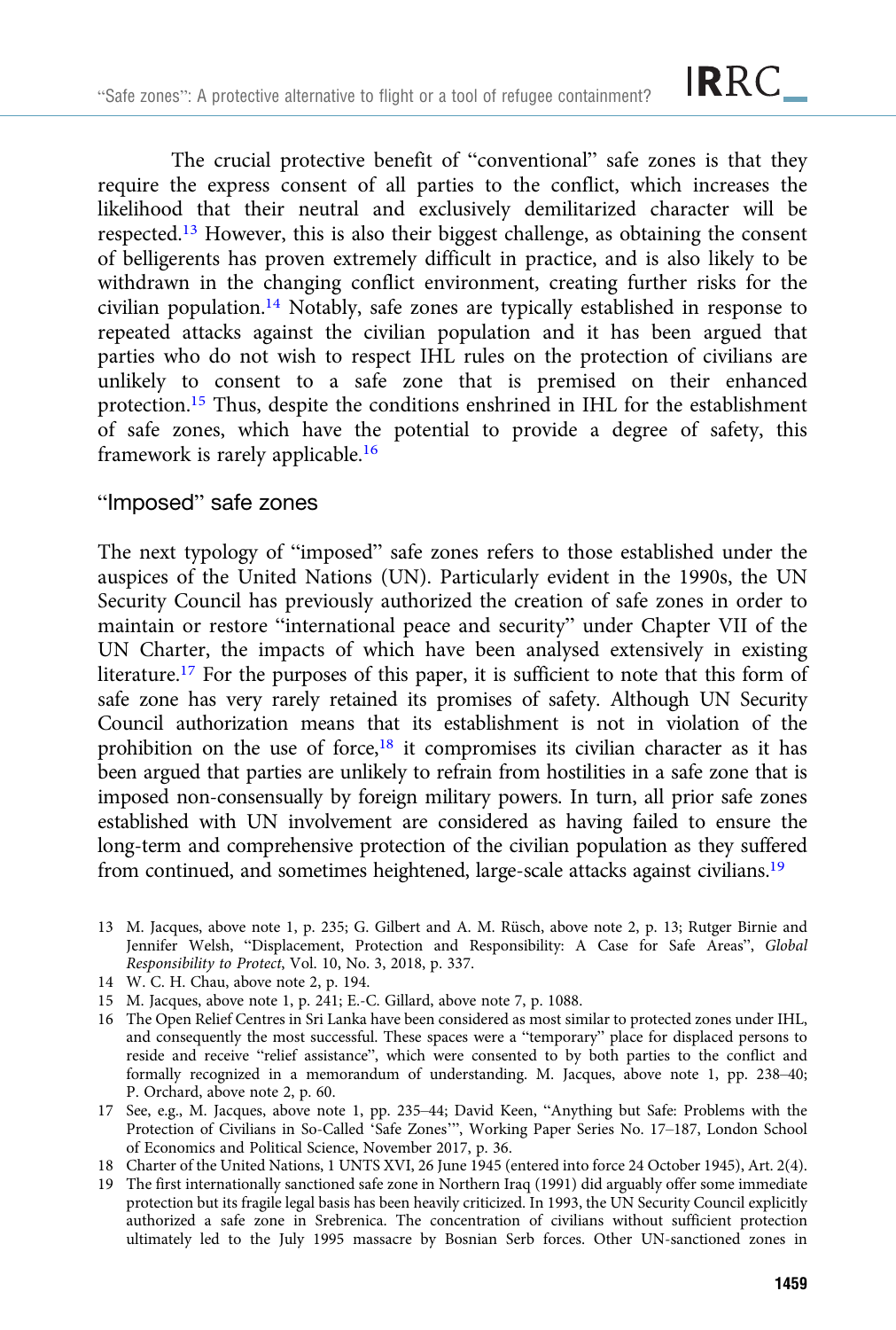The crucial difference between UN-sanctioned safe zones and the jus in bello regime is that these safe zones do not require the consent of belligerents, so can overcome the challenges addressed in the previous section.<sup>20</sup> However, they still require the consent or non-veto of the Security Council's permanent five members.<sup>21</sup> By consequence, the UN Security Council has not lent its authorization to the creation of safe zones since the 1990s and it seems unlikely to in the near future.22 The possible reasons for this are twofold. First, there is presumably a natural reluctance to authorize the creation of safe zones when, as aforementioned, they have ultimately failed in ensuring the long-term protection of the civilian population in almost all prior instances.23 A further challenge is that the interests and divergences of the permanent five members can sometimes lead to the exercise of the veto to block action in response to humanitarian crises where properly established safe zones could arguably have some temporary benefit. $24$ 

While UN-imposed safe zones are by no means a preferred response, inactivity at the UN Security Council does not necessarily mean that "imposed" safe zones will no longer be established in conflict-affected contexts. Rather, this paper anticipates that practice could shift towards the unilateral establishment of safe zones by one or more States in foreign territory without consent nor UN Security Council authorization, as will now be discussed.

Evolving practices and future risks

Given the stringent conditions for the specific IHL provisions on safe zones to be applicable and the unlikelihood that the UN Security Council will consent to their establishment in the near future, there is a prominent risk that safe zones could increasingly be unilaterally established by a foreign State both in violation of the UN Charter and in a manner that is not specifically foreseen by IHL. In particular, it seems somewhat unlikely that a State would expressly consent to foreign intervention to establish a safe zone on its territory in any ongoing or future conflict scenarios, especially if it would prevent the flight and facilitate the return of that State's own nationals to situations of insecurity and possibly result in a loss of complete control over its territory. Based on prior practice, it is equally unlikely that a State engaged in an armed conflict would, on its own

Somalia (1992) and Rwanda (1994) also failed to prevent armed attack because of the lack of consent from all belligerents and continued militarization. M. Jacques, above note 1, pp. 240–1; P. Orchard, above note 2, p. 60; R. Birnie and J. Welsh, above note 13, p. 337.

- 20 W. C. H. Chau, above note 2, pp. 198–202.
- 21 UN Charter, above note 18, Art. 27.
- 22 H. Yamashita, above note 4, p. 193.
- 23 See, e.g., M. Jacques, above note 1, pp. 240–41.

<sup>24</sup> For an overview of the challenges posed by the exercise of the veto, see, e.g., Frédéric Mégret, "The Security Council", in Frédéric Mégret and Philip Alston (eds), The United Nations and Human Rights: A Critical Appraisal, Oxford University Press, London, 2020, pp. 39–98; UN Security Council, The Veto, Security Council Report, Research Report No. 3, 19 October 2015, available at: [https://www.](https://www.securitycouncilreport.org/atf/cf/%7B65BFCF9B-6D27-4E9C-8CD3-CF6E4FF96FF9%7D/research_report_3_the_veto_2015.pdf) [securitycouncilreport.org/atf/cf/%7B65BFCF9B-6D27-4E9C-8CD3-CF6E4FF96FF9%7D/research\\_report\\_](https://www.securitycouncilreport.org/atf/cf/%7B65BFCF9B-6D27-4E9C-8CD3-CF6E4FF96FF9%7D/research_report_3_the_veto_2015.pdf) [3\\_the\\_veto\\_2015.pdf](https://www.securitycouncilreport.org/atf/cf/%7B65BFCF9B-6D27-4E9C-8CD3-CF6E4FF96FF9%7D/research_report_3_the_veto_2015.pdf).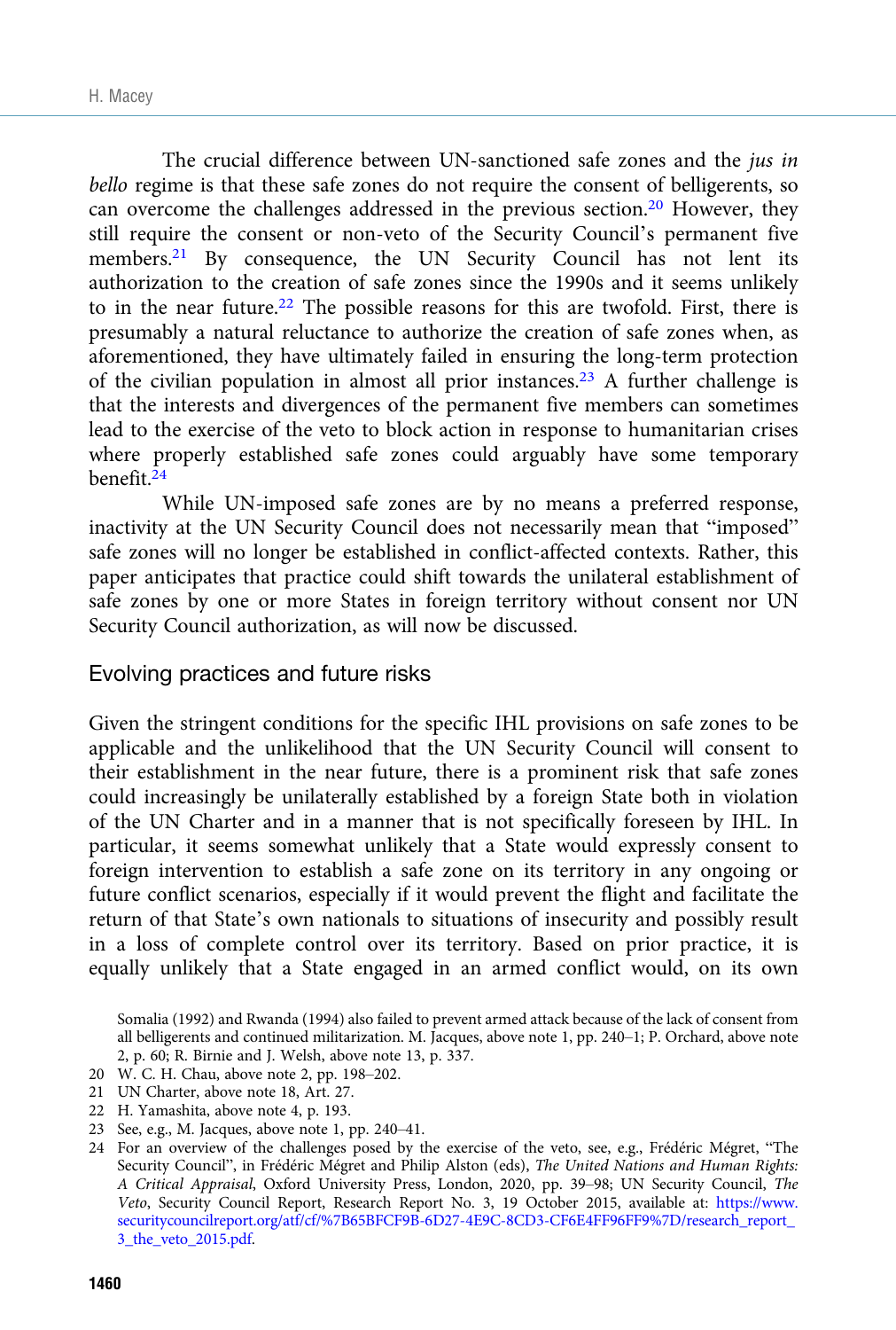initiative, establish a safe zone for the protection of its nationals on its own territory, or that it would be respected by enemy belligerents if it did so.

Furthermore, even if the establishment of a safe zone was consented to in some manner by the territorial State, as aforementioned, it is still unlikely that there would be clear and express agreement from all belligerents specifically conferring it protected status as required under the "conventional" framework. In that instance, the safe zone would not benefit from the enhanced protection foreseen by IHL and there would be no explicit obligation on the parties to the conflict, including those administering the safe zone, to respect any commitment towards complete demilitarization and refrain from attack. Alternatively, if consent were not at all forthcoming, then there would be a risk of the intensification of hostilities between the intervening and non-consenting forces, either within or in the vicinity of the safe zone, further compromising any possibility of durable protection. It is also suggested that without UN support, the capacity of the intervening forces and their willingness to ensure the genuine protection of the safe zone's inhabitants would be limited. Therefore, in all of these scenarios, the evident challenges faced in ensuring the long-term safety of the civilian population in prior safe zones would only worsen if practice evolved in this direction.

In order to provide the most comprehensive overview, three alternative scenarios – a safe zone established by the home State, a safe zone expressly consented to by the home State and an imposed safe zone not consented to by the home State – will be considered in the subsequent discussion which aims to demonstrate the risks for refugee protection of creating safe zones which have, at best, a fragile basis in international law.

## Safe zones and refugee protection

This paper will take a holistic approach to refugee protection in armed conflict, and views IRL, IHL and IHRL as sources of mutually reinforcing and complementary, rather than conflicting, protection.25 IRL will be considered due to the focus on refugee protection. Additionally, both IHL and IHRL are crucial reinforcing sources of protection that are applicable in the context of armed conflict in which safe zones would typically be established.26 With this in mind, this section will

<sup>25</sup> This is in line with the Human Rights Committee's complementarity approach and the position of Professor Vincent Chetail. Vincent Chetail, "Armed Conflict and Forced Migration: A Systemic Approach to International Humanitarian Law, Refugee Law and Human Rights Law", in Andrew Clapham and Paola Gaeta (eds), The Oxford Handbook of International Law in Armed Conflict, Oxford University Press, Oxford, 2014, pp. 700–34; Vincent Chetail, "Moving towards an Integrated Approach of Refugee Law and Human Rights Law", in Cathryn Costello, Michelle Foster and Jane McAdam (eds), The Oxford Handbook of International Refugee Law, Vol. 1, Oxford University Press, Oxford, 2021, pp. 210–12.

<sup>26</sup> For the applicability of IHRL in armed conflict, see International Court of Justice, Legal Consequences of the Construction of a Wall in the Occupied Palestinian Territory, Advisory Opinion, ICJ Reports 136, 2004, para. 106; General Comment No. 31, Nature of the General Legal Obligation Imposed on States Parties to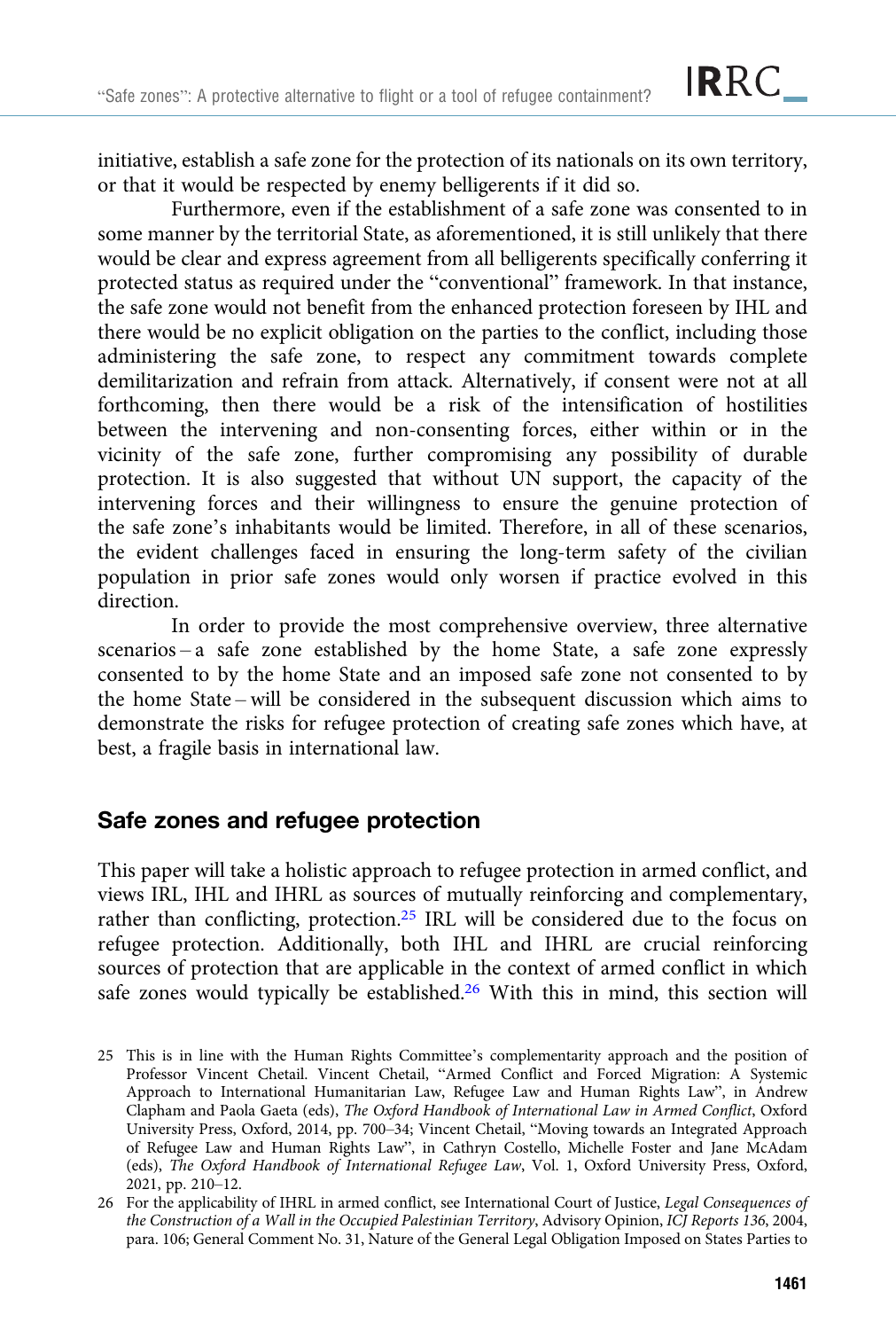consider the varying safe zone typologies that have been presented in order to challenge three prominent arguments that risk being associated with their existence: first, that they can justify the denial of access to asylum; second, that their posited "safety" can ground the rejection of asylum applications; third, that persons can be returned to safe zones.

#### Safe zones and access to asylum

The first danger is that safe zones are relied on by States to justify the closure of borders and denial of access to asylum, forcing persons to settle in spaces which are misrepresented as safe. Although safe zones are an arguably protective alternative to the dangers of irregular border crossings, $27$  relying on them to prevent persons from seeking protection would be clearly incompatible with international law, particularly the right to leave and to seek asylum and the principle of non-refoulement.

#### The right to leave

The right to leave in the Refugee Convention obliges States Parties to permit "refugees lawfully staying in their territory", namely the State of asylum, to travel outside the State.28 This has relatively limited relevance for the present discussion as safe zones are premised on being established in the State of origin rather than the State of asylum, and this provision does not offer any protection to those who remain in their home State. Therefore, the right to leave under IHL and IHRL must be considered as they provide more comprehensive protection to persons wishing to leave a territory where a safe zone is located.

The right to leave under IHL stipulates an entitlement to voluntarily leave a territory at the start of, and during, an IAC.29 However, this is subject to several caveats. First, the right to leave does not cover all instances in which safe zones could be established as it is predominantly foreseen for individuals on a State's own territory.30 Second, even on own territory, the right to leave will only benefit protected persons, as defined by Article 4 of GC IV, which broadly requires that an individual is in the hands of a party of which they are not nationals. Therefore, individuals in the power of their State of nationality, such as those residing in a safe zone controlled by the territorial State or attempting to cross that State's border to seek asylum elsewhere, would not benefit from the right to leave. While Article 73 of AP I recognizes that refugees can be protected persons regardless of their nationality, this is equally limited in its protective

the Covenant, UN Doc. CCPR/C/21/Rev.1/Add.13, 26 May 2004, para. 11. For the material scope of application of IHL, see, e.g., M. Sassòli, above note 9, pp. 168–85.

<sup>27</sup> G. Gilbert and A. M. Rüsch, above note 2, p. 3; B. Ní Ghráinne, above note 4, p. 336.

<sup>28</sup> Convention relating to the Status of Refugees, 189 UNTS 137, 28 July 1951 (entered into force 22 April 1954) (Refugee Convention), Art. 28.

<sup>29</sup> GC IV, Art. 35.

<sup>30</sup> M. Sassòli, above note 9, p. 336.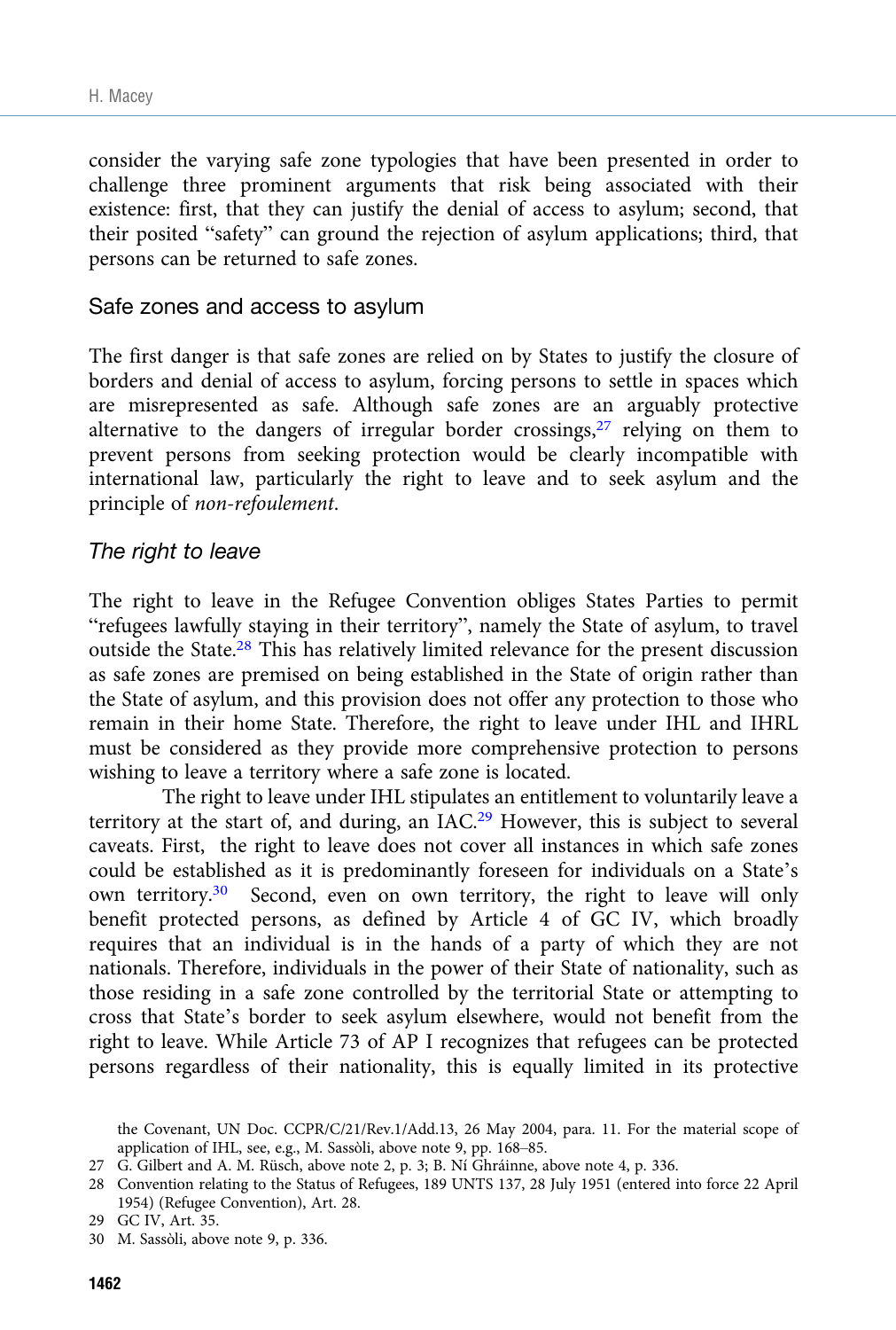effect because they must have been recognized as a refugee prior to the outbreak of hostilities and the parties to the conflict must have ratified AP I.<sup>31</sup> Additionally, individuals in the power of their country of nationality, and therefore without protected status, would not be recognized as refugees by their own State so would not benefit from this additional protection. Third, individuals can be prevented from leaving if their departure would be contrary to "national interests", which has been interpreted as broader than the State's security interests and can also encompass economic considerations.<sup>32</sup>

Therefore, in light of the caveats above, there are very limited instances in which individuals in need of protection could benefit from the right to leave their country of origin and seek asylum elsewhere under IHL alone. Specifically, the right to leave under IHL would only substantively benefit persons in a safe zone that is located outside their country of nationality who wish to return to their home State or another country. However, this is a relatively unforeseeable scenario as a State that wishes to prevent the entry of foreign nationals is unlikely to establish a safe zone on its own territory. Even if this were the case, individuals present in the safe zone would be seeking protection in that receiving State rather than wishing to return to their State of persecution and would therefore not substantively benefit from the right to leave in this scenario.

As a result of these limitations, recourse must be had to the right to leave under IHRL, which applies to all individuals regardless of their nationality and is considered as applicable in armed conflict.<sup>33</sup> In this respect, as well as the State's obligation to secure the rights of all persons on its territory including those arriving at its border, the extraterritorial application of IHRL has been recognized where a State has established effective control over territory or its agents exercise physical control and authority over persons.34 This entails that regardless of the conditions of its establishment, those administering a safe zone would be responsible for respecting the rights of persons therein, including the right to leave. In particular, if a safe zone is established or administered by the territorial State, then it is uncontroversial that it must secure the right to leave of all persons present in the safe zone as they would be clearly within its jurisdiction. Additionally, if a safe zone is directly administered by another State's forces, it is considered that those administering the safe zone could have extra-territorial IHRL obligations based either on the degree of control and authority they would exercise over its inhabitants or their effective control over the territory.35

Despite its broad applicability, the right to leave is not absolute. In particular, in times of "public emergency which threatens the life of the nation", under certain

<sup>31</sup> V. Chetail, "Armed Conflict and Forced Migration", above note 25, pp. 706–10.

<sup>32</sup> M. Sassòli, above note 9, p. 297.

<sup>33</sup> See, e.g., International Covenant on Civil and Political Rights, 999 UNTS 17, 16 December 1966 (entered into force 23 March 1976) (ICCPR), Art. 12(2). The right to leave has been reaffirmed in numerous treaties and argued as customary in nature; see Vincent Chetail, International Migration Law, Oxford University Press, Oxford, 2019, pp. 82–92.

<sup>34</sup> E.-C. Gillard, above note 7, p. 1097. See also General Comment No. 31, above note 26, para. 10: "anyone within the power or effective control" of a State party.

<sup>35</sup> E.-C. Gillard, above note 7, pp. 1098–9; W. C. H. Chau, above note 2, pp. 210–14.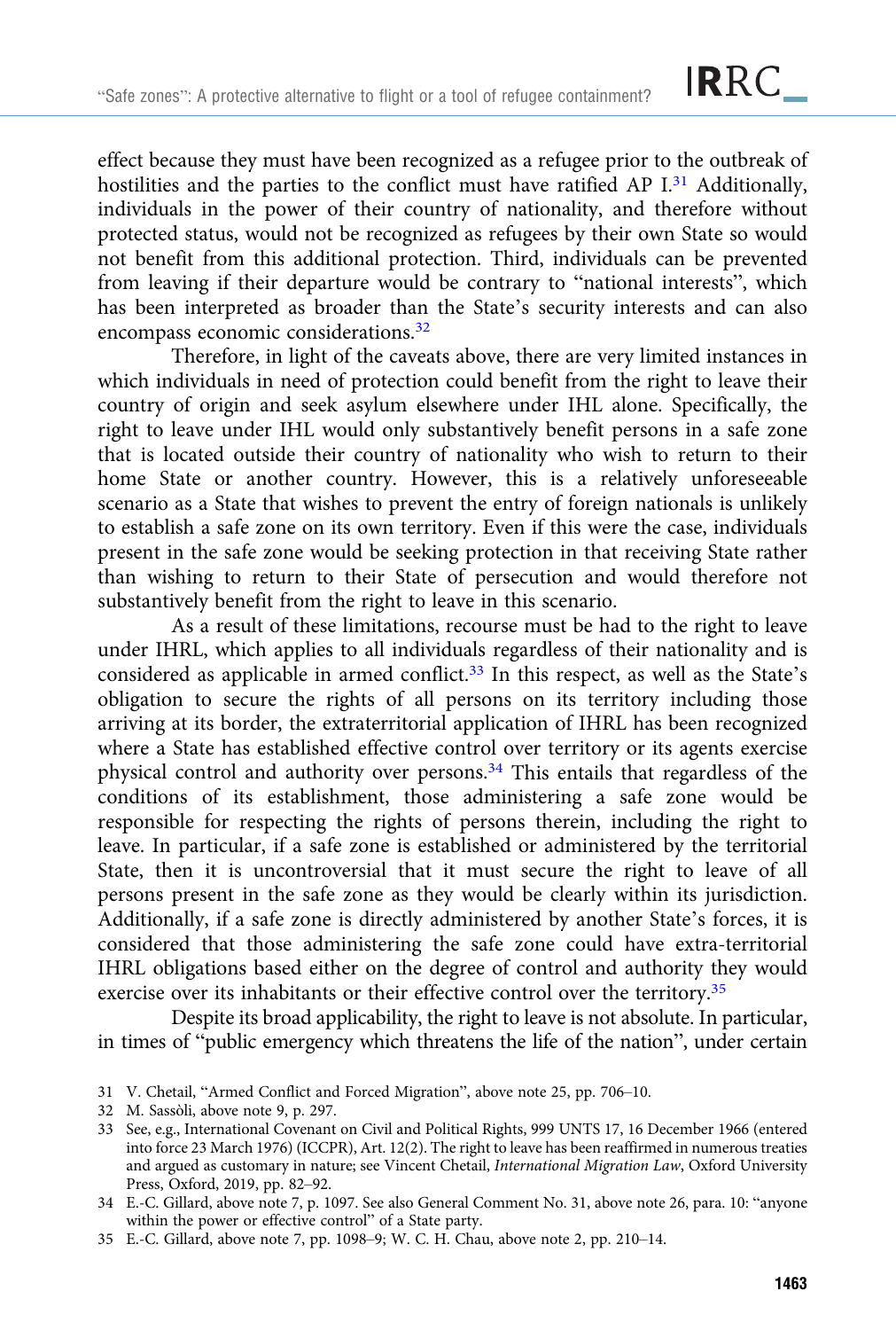treaties States can derogate from the right to leave, provided measures are strictly required by the situation, not discriminatory, nor inconsistent with other international obligations.36 This has been restrictively interpreted as requiring more than the existence of an armed conflict.37 Specifically, when a State is involved in an extraterritorial armed conflict in which hostilities take place outside its territory, the extent to which there is a legitimate "threat to the life of a nation" permitting derogation is debated.38 Under a similar approach, it has been argued that if a refugee-receiving State imposes a safe zone in another State where there is an ongoing conflict to which they are not party, then it could not derogate from the right to leave because of the lack of a "threat" on its own territory.<sup>39</sup> This reasoning could also be extended to a situation where the imposing State is party to the conflict and is engaged in hostilities both within and beyond the safe zone provided hostilities remain confined to the foreign territory.

Furthermore, Chetail has importantly observed that the ability to derogate is limited to certain instruments as the right to leave is enshrined in a number of relevant universal and regional IHRL treaties without any possibility of derogation.40 This scholar has also noted that even if permitted by a certain instrument, States will not always derogate in situations of emergency, especially if they do not want to recognize the existence of an armed conflict on their territory.41 Under this reasoning, it can be argued that there are a number of scenarios where the right to leave could be fully applicable without derogation and would therefore continue to provide crucial protection to those wishing to flee a State where a safe zone is located.

The right to leave can also be restricted on the basis of the legitimate aims of national security and public order, among others. However, this is only as long as measures are provided by law and necessary, which entails that they must be the "least intrusive" measure and "proportionate to the interest to be protected".<sup>42</sup> These conditions therefore significantly limit a State's ability to prevent flight, and were notably drafted as the "exception" rather than the "rule".<sup>43</sup> In particular, a State could not ground a limitation of the right to leave on the mere existence of a safe zone as any restriction must be based on the individual circumstances of the case rather than the general conditions in the country of origin.44 In this respect, the

- 36 See, e.g., ICCPR, Art. 4.
- 37 General Comment No. 29: Article 4: Derogations During a State of Emergency, UN Doc. CCPR/C/21/ Rev.1/Add.11, 31 August 2001, para. 3.
- 38 For detailed analysis, see Marko Milanovic, "Extraterritorial Derogations from Human Rights Treaties in Armed Conflict", in Nehal Bhuta (ed.), The Frontiers of Human Rights, Vol. 1, Oxford University Press, Oxford, 2016.
- 39 G. Gilbert and A. M. Rüsch, above note 2, p. 5.
- 40 V. Chetail, "Armed Conflict and Forced Migration", above note 25, p. 716. See, e.g., African Charter on Human and Peoples' Rights, Art. 12(2); International Convention on the Rights of the Child, Art. 10(2) and others.
- 41 Ibid. See, e.g., European Court of Human Rights, Isayeva v. Russia, Case No. 57950/00, 24 February 2005.

42 ICCPR, Art. 12(3); General Comment No. 27: Article 12 (Freedom of Movement), UN Doc. CCPR/C/21/ Rev.1/Add.13, 2 November 1999, paras 14–16.

- 43 V. Chetail, above note 33, p. 80.
- 44 Ibid., pp. 84–5.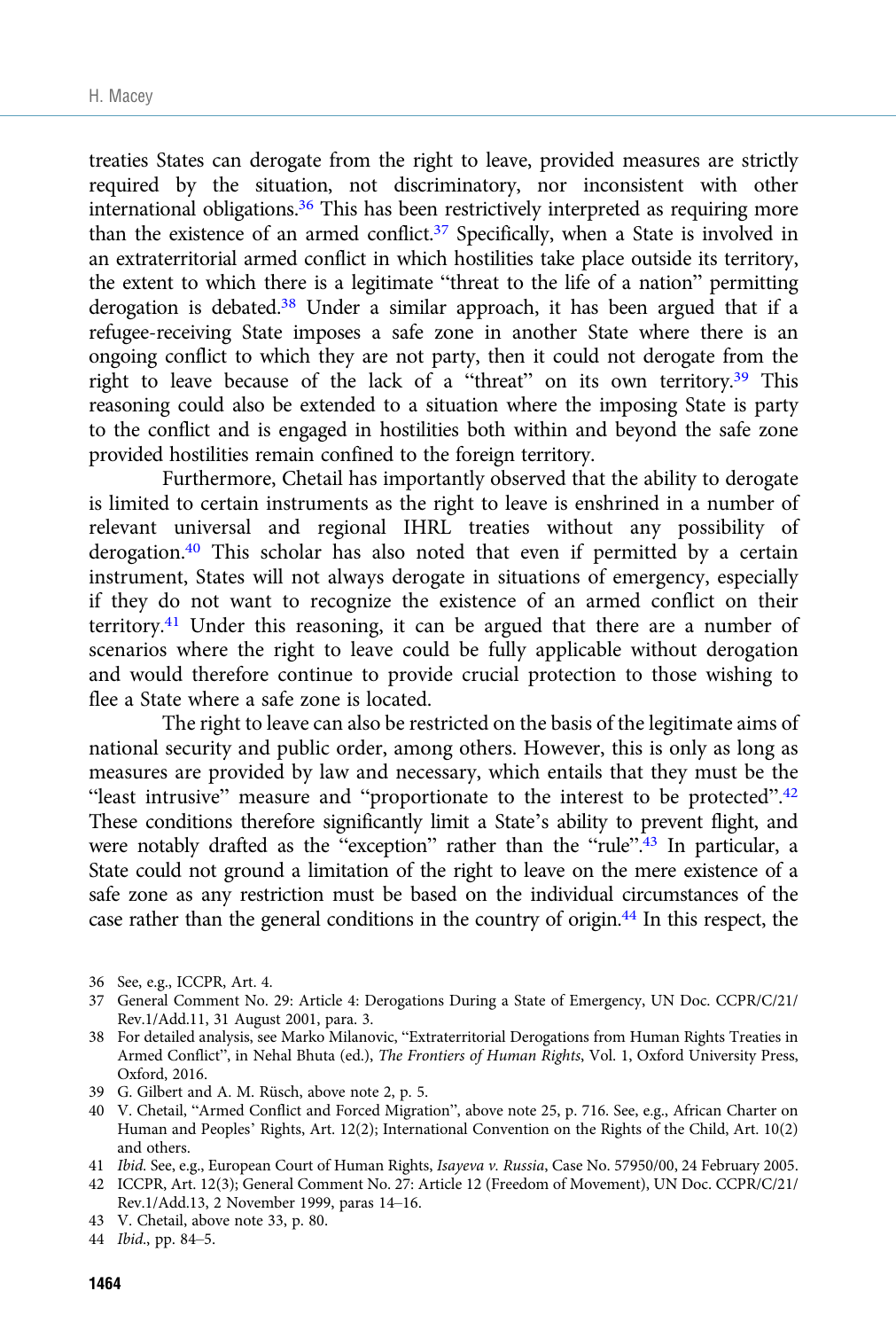individual seeking protection would probably be fleeing persecution or serious harm in an ongoing conflict, and only in the exceptional instance of serious criminality could they be considered as posing any kind of "threat" to the receiving State.45 Therefore, in virtually all instances, the exposure to continued danger through restricting an individual's right to leave is neither necessary nor proportionate to any legitimate aim.

## The right to seek asylum and non-refoulement

The right to leave is reinforced by the right to "seek and enjoy asylum" as enshrined in the Universal Declaration of Human Rights,<sup>46</sup> which has been argued as implicit in the Refugee Convention and an emerging customary norm. $47$  However, on its own, this is limited in effect as it does not oblige States to actually grant asylum and is therefore only made operable through the principle of non-refoulement.<sup>48</sup>

Non-refoulement is a crucially important norm enshrined in IRL, IHRL and IHL. Under IRL, this principle applies to both asylum seekers and formally recognized refugees and prohibits return "in any manner whatsoever" to a State where they face persecution on five limitative grounds – nationality, political opinion, race, religion and membership of a particular social group.49 Similarly, under IHL, parties to an IAC are prohibited from transferring protected persons from their own territory to another State where they fear persecution, but on more limited grounds of political opinion or religious belief.<sup>50</sup>

Under IHRL, the principle of non-refoulement proscribes return where there are "substantial grounds" to consider that an individual faces a "real risk of irreparable harm" owing to a serious human rights violation.<sup>51</sup> This traditionally encompasses harm amounting to torture and cruel, inhuman or degrading

<sup>45</sup> This analysis focuses on the obligations of refugee-receiving States to respect the right to leave as practice has shown that safe zones would be established with the intention to prevent individuals from entering the State of asylum, rather than by the home State to prevent the flight of its nationals.

<sup>46</sup> Universal Declaration of Human Rights, UN General Assembly Resolution 217 A(III), 10 December 1948, Art. 14.

<sup>47</sup> Alice Edwards, "Human Rights, Refugees, and The Right 'To Enjoy' Asylum", International Journal of Refugee Law, Vol. 17, No. 2, 2005, p. 301.

<sup>48</sup> Vincent Chetail, "Are Refugee Rights Human Rights? An Unorthodox Questioning of the Relations between Refugee Law and Human Rights Law", in Ruth Rubio-Marín (ed.), Human Rights and Immigration, Vol. 1, Oxford University Press, Oxford, 2014, p. 31.

<sup>49</sup> Refugee Convention, Art. 33. See also Rebecca M. M. Wallace, "The Principle of Non-refoulement in International Refugee Law", in Vincent Chetail and Céline Bauloz (eds), Research Handbook on International Law and Migration, Elgar, Cheltenham, 2014, p. 418.

<sup>50</sup> GC IV, Art. 45. According to this provision, transfer is also prohibited if the destination state is not party to GC IV or is not willing or able to respect it. For analysis of non-refoulement under IHL, see Vincent Chetail, "The Transfer and Deportation of Civilians", in Andrew Clapham, Paola Gaeta and Marco Sassòli (eds), The 1949 Geneva Conventions: A Commentary, Oxford University Press, Oxford, 2015, pp. 1187–9 and 1198–209.

<sup>51</sup> General Comment No. 31, above note 26, para. 12. Non-refoulement has been explicitly endorsed in the Convention Against Torture and Other Cruel, Inhuman or Degrading Treatment or Punishment, 1465 UNTS 85, 10 December 1984 (entered into force 26 June 1987), Art. 3. It is also recognized as implicit in the European Convention on Human Rights; see European Court of Human Rights, Soering v UK, Application No. 14038/88, 7 July 1989 and a customary norm, arguably amounting to jus cogens. See V. Chetail, above note 48, pp. 29–39.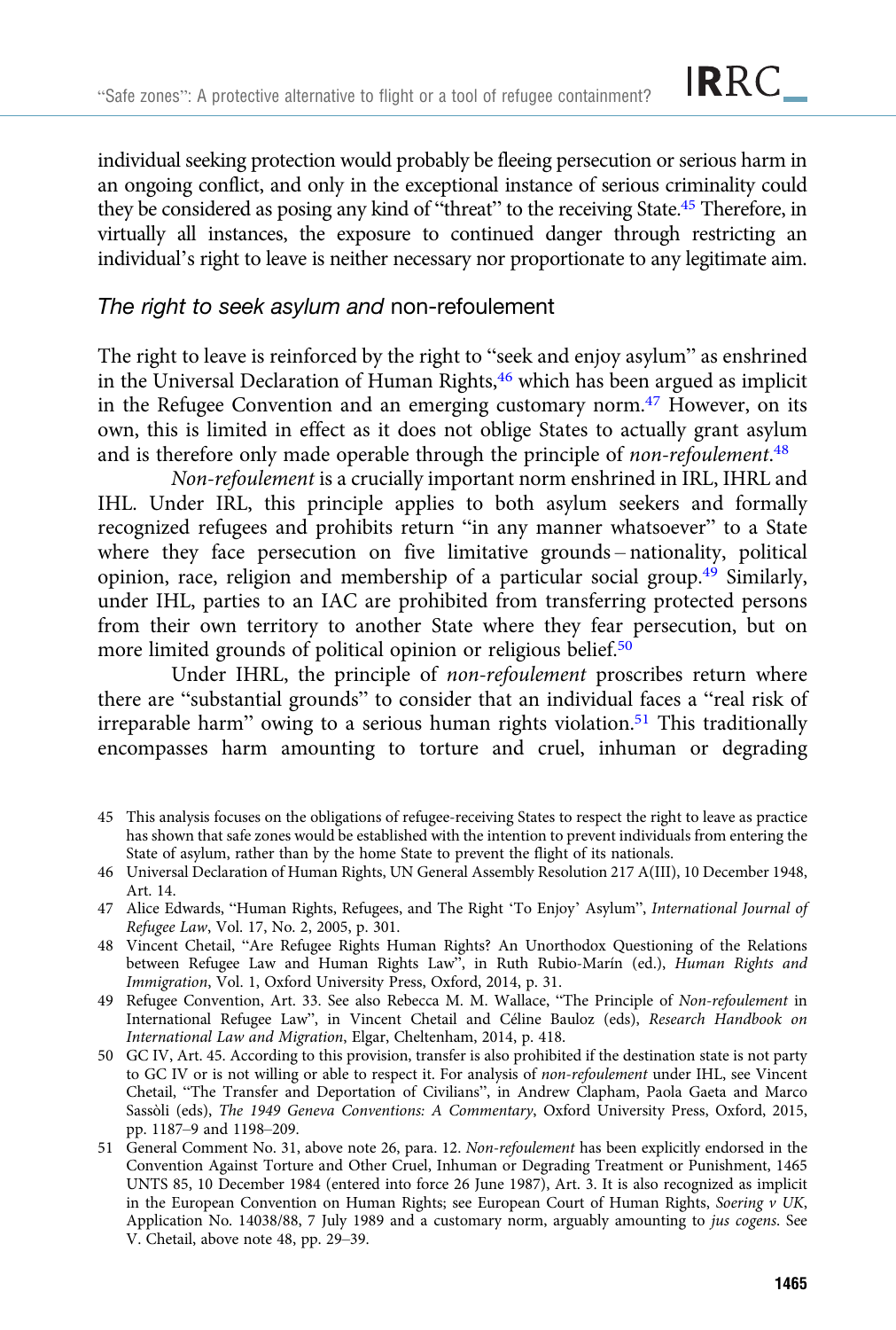treatment but has also been interpreted to include other core rights, including the right to life and right to a fair trial, namely in situations of armed conflict.<sup>52</sup> Moreover, as argued by Chetail, it is not necessarily limited to specific rights and will be engaged when there is a serious violation amounting to degrading treatment.<sup>53</sup> Therefore, this prohibition is broader than under IRL and IHL, especially in its application to all individuals including those who are not protected persons under IHL, who fall under Article 33(2) of the Refugee Convention or who do not otherwise meet the refugee definition under Article  $1A(2)$  of the Refugee Convention.<sup>54</sup>

The application of non-refoulement to safe zones will be considered in the section on returns below. At this stage, it is important to emphasize that *non*refoulement is at the core of international refugee protection and is an essential guarantee when challenging possible responses by refugee-receiving States towards individuals fleeing a State where a safe zone is located. Taken together with the right to leave and to seek asylum, this provides a crucial layer of protection that precludes States from preventing admission to their territory for individuals in need of protection.

#### Push backs and border closures

Past practice has indicated that safe zones risk being associated with border closures and other push-back practices, as refugee-receiving States could argue that they mitigate the need for individuals to seek refuge elsewhere due to their apparent safety.55 This would be clearly incompatible with the international legal framework protecting the right to leave, as well as the principle of nonrefoulement which is settled as applying to rejection at the frontier.<sup>56</sup> The expansion of this principle to include interception on the high seas is also crucial in protecting individuals who make the crossing across international waters to seek protection in Europe.<sup>57</sup>

Beyond these instances, a pertinent consideration is whether nonrefoulement protects persons who remain in their home State. This would be

<sup>52</sup> See, e.g., European Court of Human Rights, Sufi and Elmi v. United Kingdom, Application Nos. 8319/07 and 1149/07, 28 June 2011 in V. Chetail, above note 50, p. 1204. For analysis of the scope of nonrefoulement, see Emanuela-Chiara Gillard, "There's No Place like Home: States' Obligations in Relation to Transfers of Persons", International Review of the Red Cross, Vol. 90, 2008, pp. 716–23; V. Chetail, above note 48, pp. 34–9.

<sup>53</sup> V. Chetail, above note 48, p. 35.

<sup>54</sup> For an assessment of Art. 33(2), see Aoife Duffy, "Expulsion to Face Torture – Non-Refoulement in International Law", International Journal of Refugee Law, Vol. 20, No. 3, 2008, pp. 374–7. For the application of the refugee definition to situations of armed conflict, see V. Chetail, "Armed Conflict and Forced Migration", above note 25, pp. 722–7.

<sup>55</sup> K. Long, above note 5, pp. 462–7.

<sup>56</sup> UN High Commissioner for Refugees (UNHCR), "Advisory Opinion on the Extraterritorial Application of Non-Refoulement Obligations under the 1951 Convention relating to the Status of Refugees and its 1967 Protocol", 26 January 2007, para. 7, available at: [https://www.unhcr.org/4d9486929.pdf.](https://www.unhcr.org/4d9486929.pdf)

<sup>57</sup> European Court of Human Rights, Hirsi Jamaa and Others v. Italy, Application No. 27765/09, 23 February 2012, paras 180–1.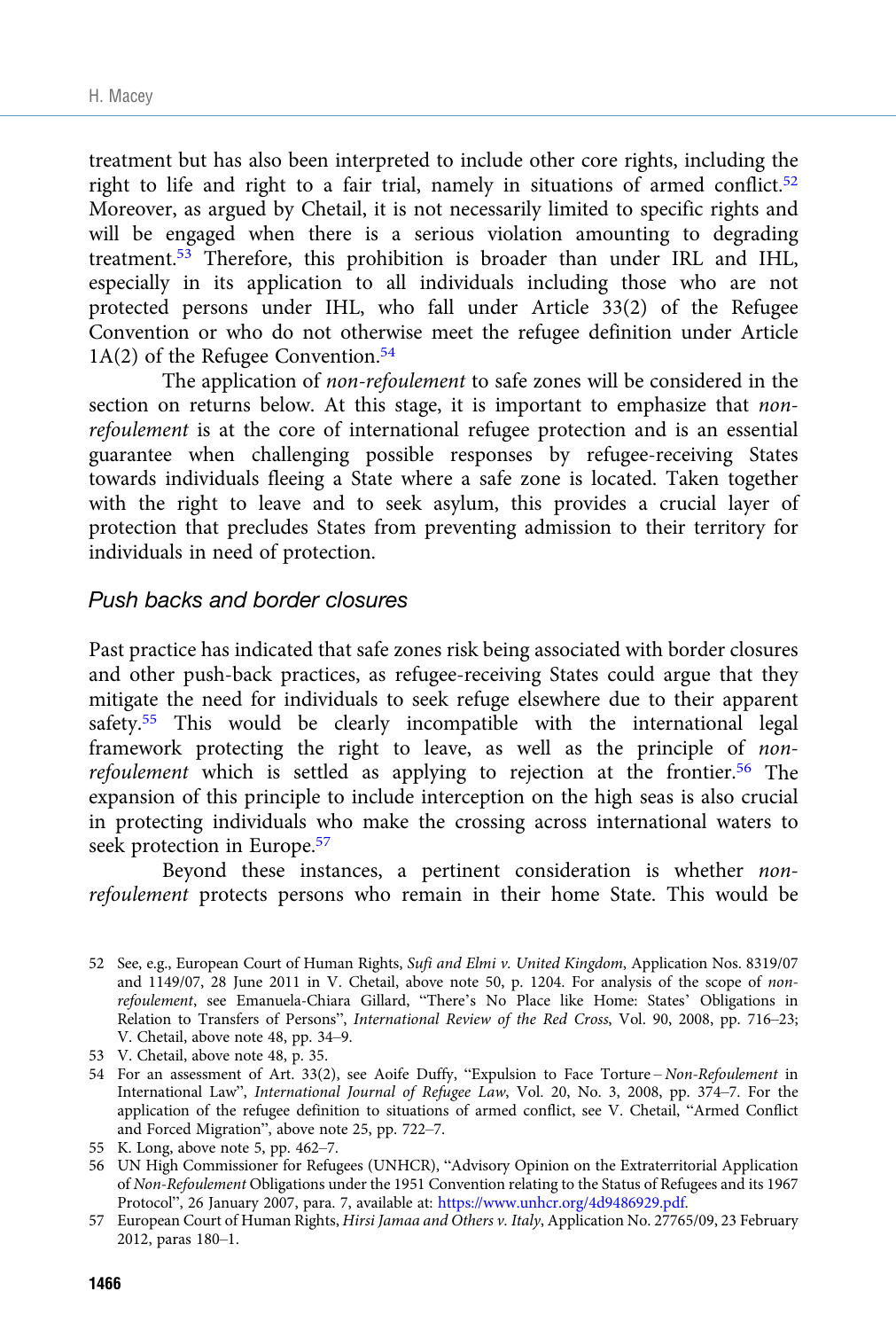particularly relevant if push-back practices are employed at borders against those fleeing States where safe zones are located.<sup>58</sup> In this scenario, the State of asylum would be constructively refouling persons to a place of persecution or serious harm by indirectly forcing them to seek protection in a safe zone rather than travel to or across the border where they know their asylum claim would either not be considered or be arbitrarily rejected.<sup>59</sup> In this respect, it has been argued that non-refoulement under IRL is exclusively territorial and will not protect those who remain in their country of origin.<sup>60</sup> However, as affirmed by the UN High Commissioner for Refugees (UNHCR) and supported in scholarship, there is "growing consensus" that Article 33(1) of the Refugee Convention applies to all persons who fall under the jurisdiction of a State, even if on another State's territory.61 The core argument supporting this conclusion is that given their similar object and purpose, there should not be a discrepancy between the geographical scope of application of *non-refoulement* under IRL and IHRL.<sup>62</sup> While this is still somewhat debatable, it is clear that based on the extraterritorial application of IHRL outlined in the context of the right to leave above, the principle of non-refoulement under IHRL must be respected when the individual falls under the jurisdiction of the State, and it is argued that this would include a safe zone controlled and administered by foreign or peacekeeping forces.<sup>63</sup>

Given that a central concern of refugee-receiving States is the scale of individuals who arrive at their borders in need of protection, it is also possible that safe zones would be associated with arguments of mass influx. While there are remaining controversies, Chetail has convincingly argued that based on the "inclusive" wording of the Refugee Convention, mass influx cannot be a permissible exception to non-refoulement under IRL.64 Taken together with the absolute nature of non-refoulement under IHRL, persons cannot be refouled to a place where they face persecution or serious irreparable harm regardless of the alleged burden on the State of asylum.65 Additionally, the prohibition of collective expulsion requires that all individuals benefit from an individual assessment in

- 58 B. Ní Ghráinne, above note 4, p. 344.
- 59 Bríd Ní Ghráinne, "Internally Displaced Persons and International Law", in Satvinder Singh Juss (ed.), Research Handbook on International Refugee Law, Elgar, Cheltenham, 2019, pp. 37–8.
- 60 This derives from the wording of the definition of a refugee as "outside the country of his nationality" and was affirmed in R v. Immigration Officer at Prague Airport and Another, Ex parte European Roma Rights Centre and Others [2004] UKHL 55. See V. Chetail, above note 48, p. 36.
- 61 This is based on the ordinary meaning of the Refugee Convention, in light of its object and purpose, taking into account subsequent practice under Article 31 of the Vienna Convention on the Law of Treaties. Thomas Gammeltoft-Hansen, "Extraterritorial Migration Control and the Reach of Human Rights", in V. Chetail and C. Bauloz (eds), Research Handbook on International Law and Migration, Elgar, Cheltenham, 2014, p. 116; UNHCR, above note 56, paras 23–4.
- 62 UNHCR, above note 56, paras 42–3.
- 63 V. Chetail, above note 48, pp. 36–7.
- 64 As affirmed by the UNHCR; V. Chetail, "Armed Conflict and Forced Migration", above note 25, pp. 719–20.
- 65 See, e.g., European Court of Human Rights, MSS v. Belgium and Greece, Application No. 30696/09, 21 January 2011, para. 223.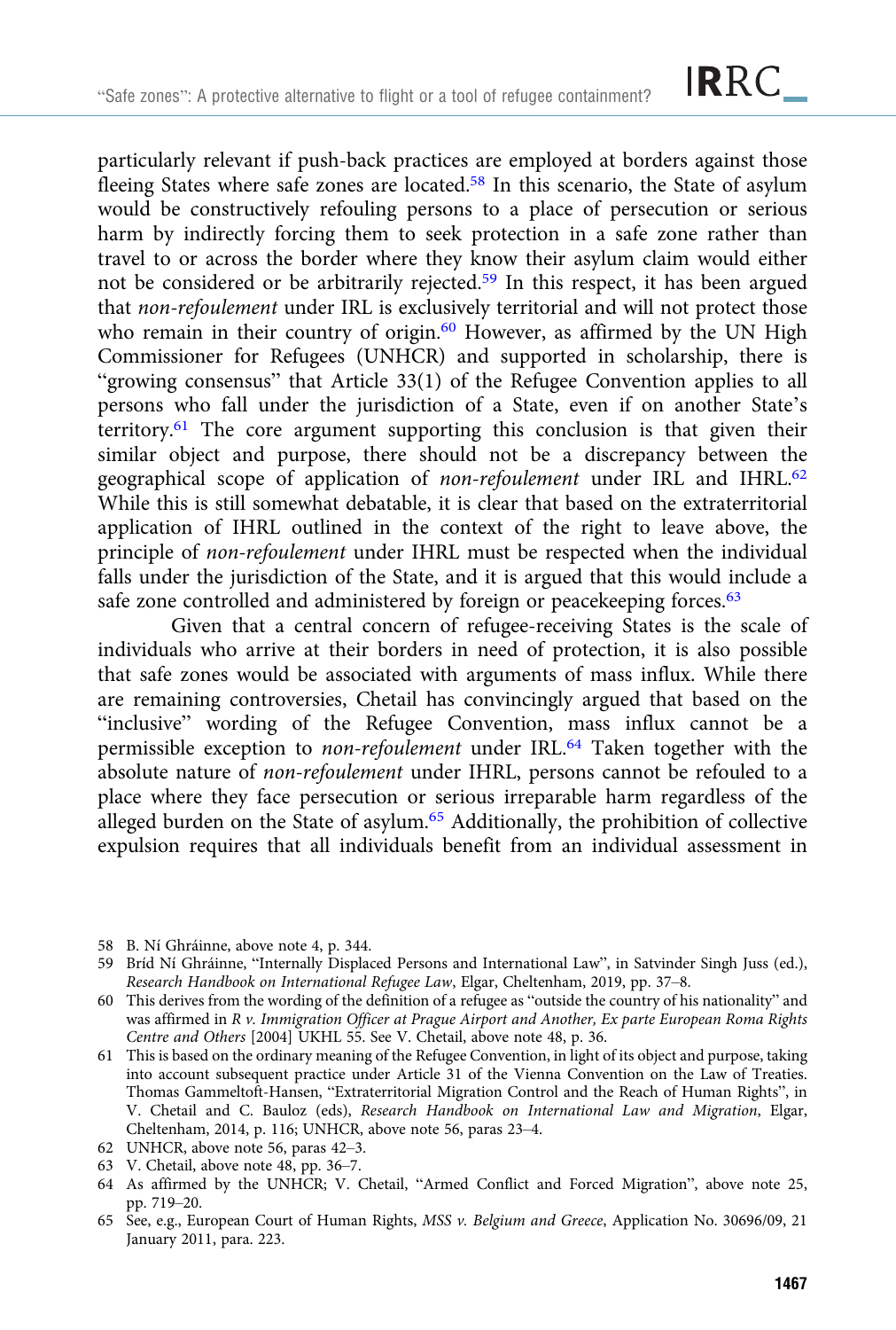their asylum claim, including in situations of mass influx.<sup>66</sup> Therefore, any collective decision to refuse entry to a State of all persons fleeing a conflict-affected context in which there is a safe zone would be prohibited.

In sum, under the reinforcing protections of IHL, IRL and IHRL, particularly the right to leave, the principle of non-refoulement and the prohibition of collective expulsion, regardless of the existence or apparent safety of a safe zone, individuals must still be able to leave their country of origin and access asylum procedures in another State.

#### Safe zones and determination of asylum claims

The next barrier for refugee protection posed by safe zones is that their existence in the applicant's country of origin could justify the refusal of an asylum claim on the grounds of the IPA. This section will address this notion in the alternative instances that a safe zone is administered by the military powers of the home State, a foreign State or a UN peacekeeping operation.

## The internal protection alternative

The IPA is subject to controversy as it was not initially envisaged by the system of refugee protection and is not mentioned in the Refugee Convention.<sup>67</sup> It is settled that the IPA cannot be invoked by African Union Member States who have ratified the Organisation of African Unity (OAU) Convention, as its definition of a refugee explicitly includes persons compelled to leave their country of origin owing to a number of specified scenarios taking place in part of the country.68 However, beyond this region, the matter is not so clear cut and States frequently rely on the IPA as an implicit part of the assessment of a well-founded fear of persecution and whether the applicant is "able or willing" to avail themselves of protection under Article  $1A(2)$  of the Refugee Convention.<sup>69</sup>

The UNHCR has acknowledged the possibility of the IPA but has specified a two-fold test of "safety" and "reasonableness" to limit its scope.<sup>70</sup> This entails that in the applicant's particular circumstances, there is an area of the country of origin where they do not have a well-founded fear of persecution or can receive protection from it, and which they can safely access and "lead a relatively normal life without ... undue hardship".<sup>71</sup> These conditions are explicitly endorsed by

<sup>66</sup> The prohibition of collective expulsion is explicit in some regional treaties, acknowledged by the Human Rights Committee as implicit in Article 13 of the ICCPR and is arguably a customary norm. V. Chetail, "Armed Conflict and Forced Migration", above note 25, pp. 720–1; V. Chetail, above note 33, pp. 139–42.

<sup>67</sup> Jessica Schultz, The Internal Protection Alternative in Refugee Law, Brill Nijhoff, Boston, MA, 2019, p. 2.

<sup>68</sup> Convention Governing the Specific Aspects of Refugee Problems in Africa, 1001 UNTS 45, 10 September 1969 (entered into force 20 June 1974) (OAU Convention), Art. I(2).

<sup>69</sup> Jessica Schultz, "The Internal Protection Alternative and its Relation to Refugee Status", in S. S. Juss (ed.), Research Handbook on International Refugee Law, Elgar, Cheltenham, 2019, p. 129.

<sup>70</sup> Ibid.

<sup>71</sup> UNHCR, Guidelines on International Protection: "Internal Flight or Relocation Alternative" within the Context of Article 1A (2) of the 1951 Refugee Convention and/or 1967 Protocol relating to the Status of Refugees, UN Doc. HCR/GIP/03/04, 23 July 2003, paras 6–7.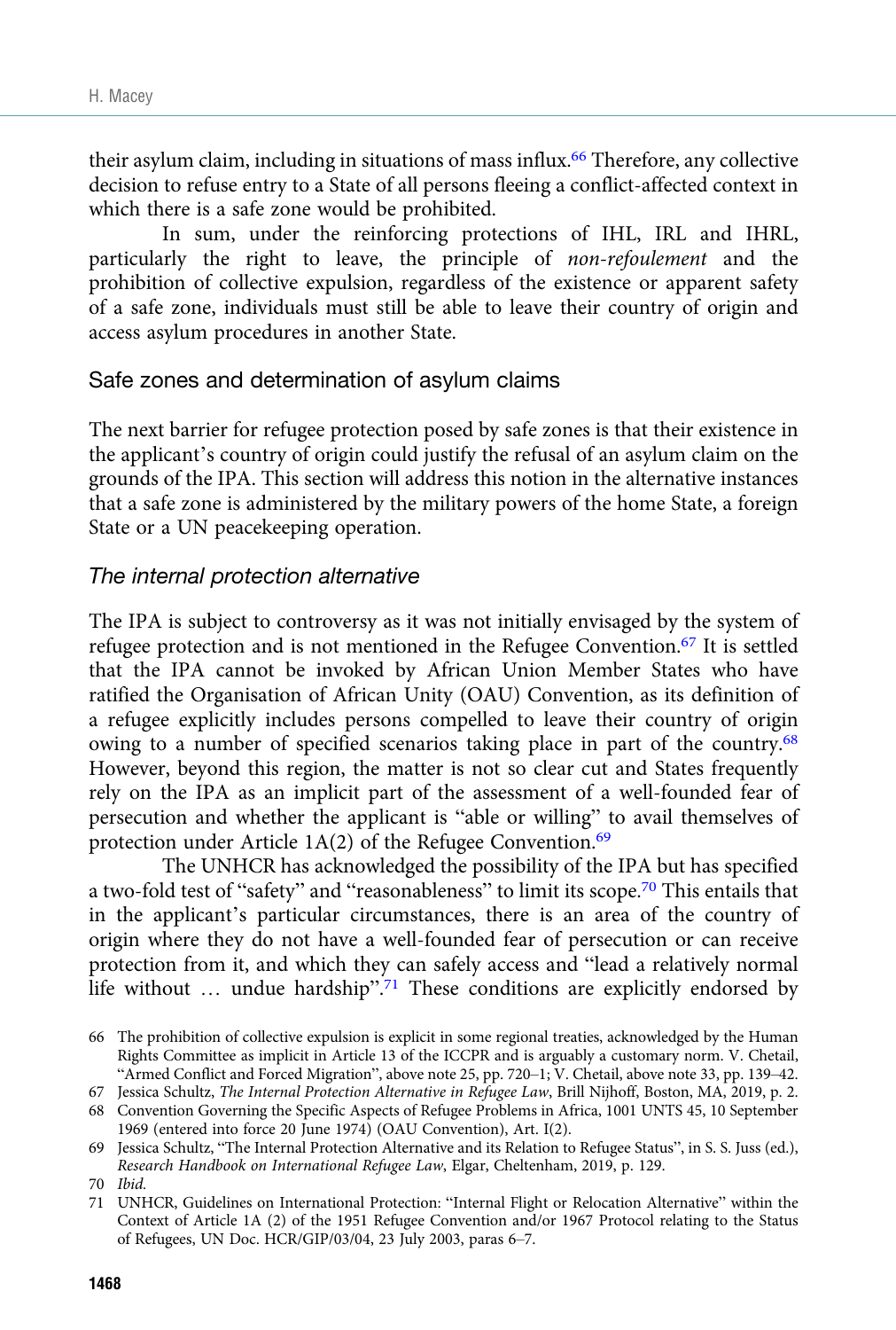the European Union Qualification Directive 2011/95/EU (EUQD) which enshrines a clearer legal basis for the IPA and crucially specifies the minimum standards required for there to be adequate protection from persecution.<sup>72</sup>

Although the EUQD is not applicable to persons seeking asylum outside of the European Union (EU), its provisions can shed light on the evolving content and substance of the IPA, including beyond the EU system, and provide more specificity on a relatively vague notion. While this is yet to occur, it is also not unforeseeable that in the future EU Member States could rely on the IPA to deny asylum on the basis of the existence of a safe zone in the individual's country of origin that promoted some form of safety.

Under normal circumstances, the IPA is reserved for cases of persecution by non-State actors, as a State is presumed to be able to exercise its power everywhere on its territory.73 Therefore, if the territorial State consents to the establishment of a safe zone, the scope of the IPA will be considerably limited as the safe zone would be administered either directly by or with the acquiescence of the State, which would be able to continue to persecute its inhabitants. However, it is considered that safe zones will not always be explicitly consented to and, instead, could be controlled and administered by external actors, specifically a UN peacekeeping operation or a foreign power. In this respect, it has been recognized that a State's ability to persecute can be refuted in the exceptional circumstance that it does not have control over the whole territory.<sup>74</sup> This creates a risk of the expansion of the IPA to reject asylum claims based on false narratives of safety as refugee-receiving States could argue that an individual is able to receive protection from persecution at the hands of both State and non-State actors if there is a safe zone administered by an external actor in their country of origin. However, this argument can be dismantled, as mere safety in a safe zone, let alone comprehensive protection from persecutory harm, is considered as mostly unrealistic.

## Actors of protection: UN peacekeeping forces

This paper contends that future safe zones could increasingly be non-consensually established by foreign States without UN Security Council authorization. However, as has been endorsed by some authors, $75$  a UN peacekeeping force could still be deployed to an existing safe zone to ensure its safety, thus requiring consideration of how this would affect an IPA assessment. This is even more pertinent in light of the role of peacekeeping forces in protection of civilian (PoC) sites, a form of safe zone coined following the spontaneous large-scale arrival of civilians at a UN peacekeeping base in South Sudan.76 PoC sites differ from the more common

<sup>72</sup> Article 8 of the EUQD defines the IPA and explicitly refers to Article 7 which defines actors of protection. See Council Directive 2011/95/EU of 13 December 2011 [2011] OJ L 337/9-337/26 (EUQD).

<sup>73</sup> UNHCR, above note 71, para. 13.

<sup>74</sup> Ibid.

<sup>75</sup> P. Orchard, above note 2, p. 68.

<sup>76</sup> E.-C. Gillard, above note 7, p. 1093.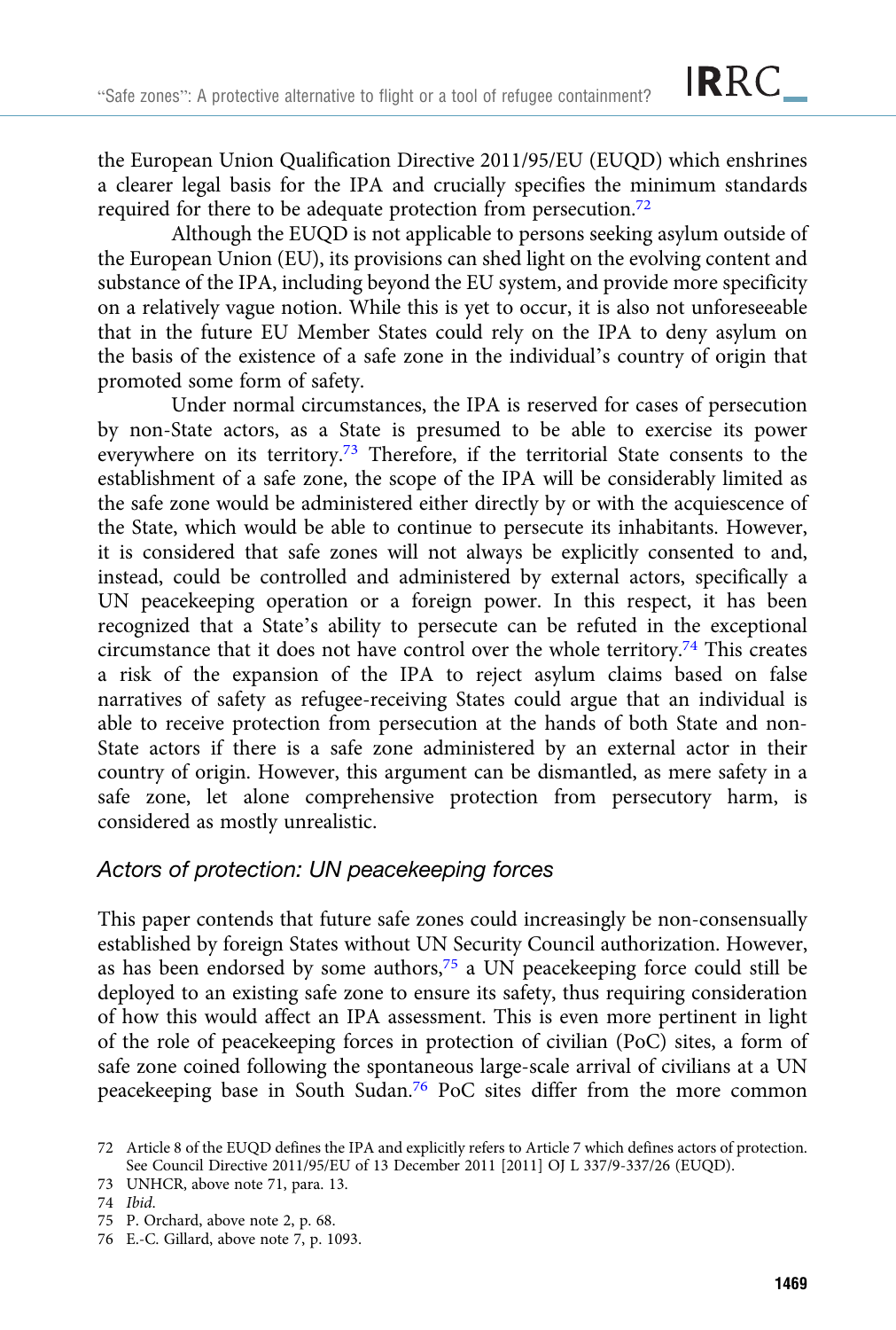understanding of safe zones presented at the outset of this paper due to their unplanned character and raise several issues, related to jurisdiction and supervision, beyond the scope of this paper.<sup>77</sup>

The EUQD recognizes at Article 7(1)(b) that "parties or organisations, including international organisations, controlling the State or a substantial part of the territory of the State", such as UN peacekeeping operations, are potential actors of protection against persecution. Article 7(2) further provides that protection must be "effective" and "non-temporary", and the actor must take steps to prevent persecution, such as through operating an "effective legal system" for the punishment of persecutory acts. The UNHCR has similarly accepted the possibility of non-State actors of protection in exceptional circumstances where they have a high degree of control and the capacity to provide comprehensive protection.78 Thus, both within and outside of the EU system, there is a relatively high threshold which is beyond the typically limited mandate of UN peacekeepers to protect against imminent physical harm.

Although it is possible that they could provide physical protection from hostilities in a safe zone, the shortcomings of PoC sites suggest that UN peacekeeping operations would not have the capacity to provide sufficient protection for the IPA.79 Indeed, in South Sudan, despite the prominent protection needs, only basic medical assistance and water were provided and there was no functioning judicial or administrative system.<sup>80</sup> This was notably due to the limitations in their mandate, which did not grant powers of law enforcement or judicial authority, preventing the ability to detain or try individuals.81 In this respect, in order for a peacekeeping operation to be a competent actor of protection in a safe zone, it must have a mandate that allows for the detention and prosecution of persons in a manner that respects fair trial guarantees. However, this seems relatively unlikely given the already evident resistance of the UN Security Council to lend support to safe zones, as discussed above.

### Actors of protection: Foreign military powers

In the possible scenario that a safe zone is established by or with the support of a foreign power and administered by its forces, it is similarly considered that the

<sup>77</sup> See, e.g., Caelin Briggs, "Protection of Civilians Sites: Lessons from South Sudan for Future Operations", Norwegian Refugee Council, 31 May 2017, available at: [https://www.nrc.no/globalassets/pdf/reports/poc](https://www.nrc.no/globalassets/pdf/reports/poc-sites_lessons-from-south-sudan-copy.pdf)[sites\\_lessons-from-south-sudan-copy.pdf.](https://www.nrc.no/globalassets/pdf/reports/poc-sites_lessons-from-south-sudan-copy.pdf)

<sup>78</sup> UNHCR, above note 71, para. 17. "Protection must be effective and of a durable nature … provided by an organised and stable authority exercising full control over the territory and population in question."

<sup>79</sup> The limited capacity of international organizations to offer protection has been recognised by the UNHCR. Ibid., para. 16.

<sup>80</sup> Damian Lilly, "Protection of Civilians Sites: A New Type of Displacement Settlement?" Humanitarian Exchange, September 2014, pp. 31–3, available at: [https://odihpn.org/magazine/protection-of-civilians](https://odihpn.org/magazine/protection-of-civilians-sites-a-new-type-of-displacement-settlement/)[sites-a-new-type-of-displacement-settlement/.](https://odihpn.org/magazine/protection-of-civilians-sites-a-new-type-of-displacement-settlement/)

<sup>81</sup> E.-C. Gillard, above note 7, p. 1095.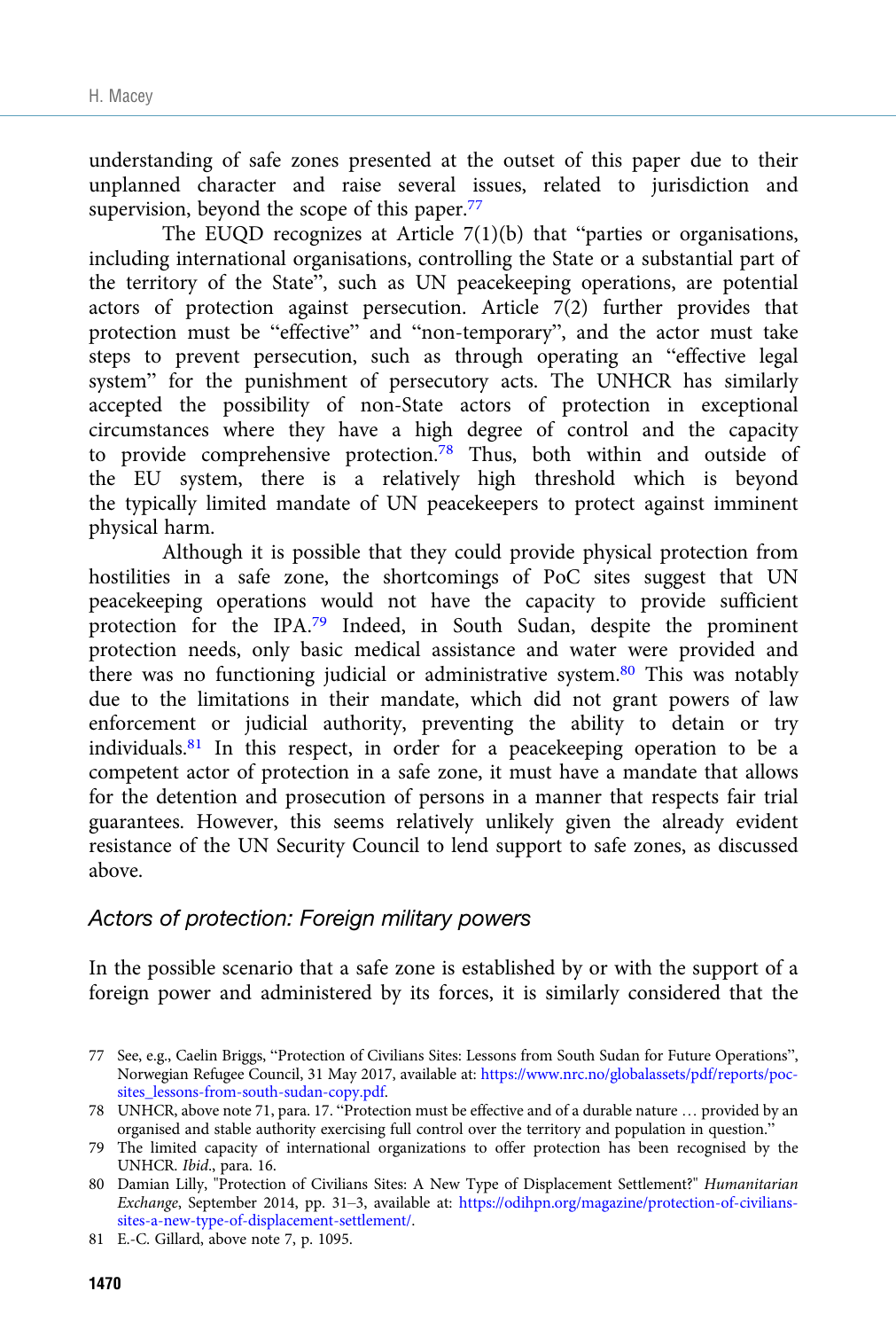administering powers would not have the capacity to be considered as a competent actor of protection for the purposes of the IPA. Although these forces could probably provide a form of physical protection to individuals through military enforcement activities, their capacity to provide comprehensive and effective protection from persecution in the manner required by the IPA is more limited. The principal issue is that the control and administration of a safe zone by foreign military actors would likely take place in the context of an armed conflict with a constant risk of the resurgence of active hostilities and limited safety. This cannot be considered as an environment where individuals could reasonably be expected to settle in a long-term or durable manner, the final component of the

## IPA that will now be considered.

## "Reasonably expected to settle"

In addition to the challenges already presented, even if the applicant could receive immediate protection from persecution in a safe zone, they must also be able to safely and legally travel there and be "reasonably expected to settle".<sup>82</sup> These are the strongest arguments in favour of this section's conclusion that, in almost all instances, safe zones cannot be invoked as an IPA.

With regard to the condition of safe and legal travel, the traditional premise of safe zones under the IHL framework foresaw their establishment in the midst of intense fighting to protect civilians unable to flee hostilities, rather than as a space for persons in distant areas to travel to. Expecting persons to travel through an active war zone is clearly problematic and precludes the possibility to invoke the IPA for those not in proximity to the safe zone.<sup>83</sup> Moreover, the fundamental condition of settlement entails that a safe zone must guarantee more than protection from hostilities and be a "habitable" and "safe" environment, in which the individual can comprehensively and freely enjoy civil and political as well as economic, social and cultural rights.<sup>84</sup> This must also take into account the risk of indirect refoulement, namely the return of persons to a safe zone where the socioeconomic conditions are insufficient for them to remain indefinitely, driving return to the original place of persecution or other areas where they face harm.<sup>85</sup>

Beyond the specific context of the IPA, a number of standards have been suggested by Gilbert and Rüsch in order for a safe zone to provide genuine and robust protection to its inhabitants, which can also be relied on to establish some possible benchmarks for when a safe zone could be sufficiently safe for the IPA. In particular, at the absolute minimum, there must be respect for the right to life, freedom from torture and cruel, inhuman or degrading treatment, freedom from sexual and gender-based violence, and unimpeded humanitarian access. In

83 B. Ní Ghráinne, above note 4, p. 363.

85 B. Ní Ghráinne, above note 4, p. 350.

**IRRC** 

<sup>82</sup> EUQD, Art. 8(1). Similar notions of reasonableness and settlement have been endorsed by the UNHCR. See UNHCR, above note 71, pp. 24–30.

<sup>84</sup> UNHCR, Interpreting Article 1 of the 1951 Geneva Convention Relating to the Status of Refugees, Geneva, April 2001, para. 13.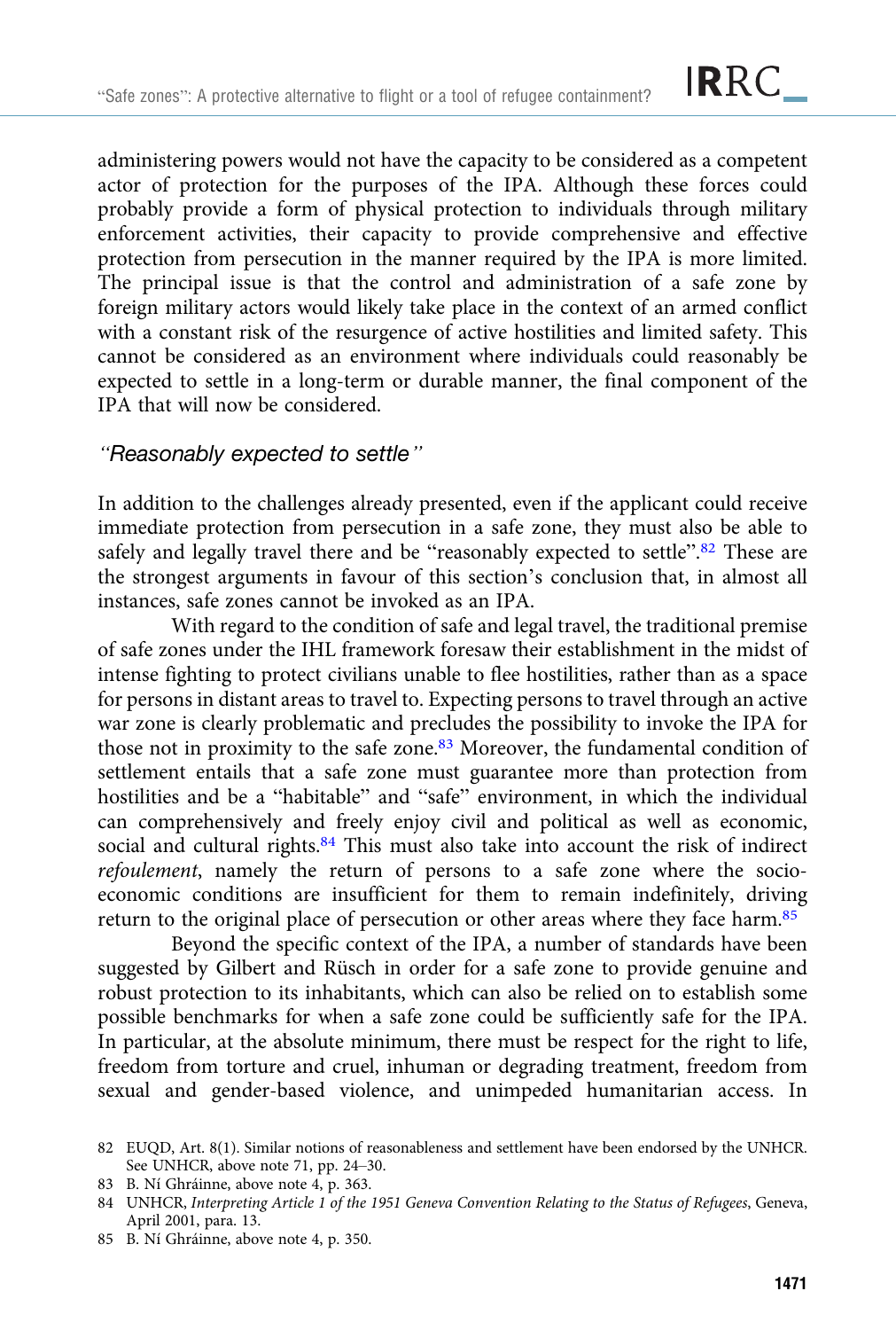addition, those administering the safe zone must secure an adequate standard of living for all inhabitants, through providing, at least, medical care, food, water and shelter.<sup>86</sup> If these conditions were met, then it could be argued that the IPA would be engaged. However, it is relatively unrealistic given that the vast majority of safe zones would be established in a conflict-affected context where the presence of unwanted forces and ongoing attacks either in the safe zone itself or in surrounding areas would foreseeably result in direct and indirect threats to the livelihood and wellbeing of civilians.87

Nevertheless, even if a safe zone could meet the conditions of the IPA, there is still the risk that refugee-receiving States would misinterpret it as safe for every individual and reject all cases without any consideration of their merit.<sup>88</sup> While it might provide some immediate protection, the existence of a safe zone could not be considered as eliminating all forms of persecution, particularly those which are not conflict related. Furthermore, as enshrined in the EUQD, affirmed by the UNHCR and reinforced by the prohibition of collective expulsion, there cannot be automaticity in an asylum determination assessment.<sup>89</sup> Therefore, any rejection based on the IPA must be following an individualized assessment that takes into account the applicant's personal circumstances, beyond the mere existence of the safe zone.

#### Safe zones and returns

Both IHL and IHRL recognize the right of return.<sup>90</sup> However, as highlighted throughout this paper, safe zones risk being associated with illusory notions of safety and being employed to justify the return of persons to their country of origin where a safe zone is located.<sup>91</sup> As will be demonstrated in this section, genuine and comprehensive safety is often unachievable and mostly unrealistic in the context of armed conflict, precluding the return of persons to safe zones in almost all instances.

#### The application of non-refoulement to safe zones

The principle of non-refoulement under IRL and IHL would prohibit return to a safe zone where an individual faces an immediate and apparent danger of persecution in varying instances. Firstly, under IHL, in certain instances, individuals cannot be forcibly returned by a foreign power to a place where they fear persecution on

- 86 G. Gilbert and A. M. Rüsch, above note 2, p. 2.
- 87 B. Ní Ghráinne, above note 4, p. 351.

89 EUQD, Art. 8(2); UNHCR, above note 71, para. 4.

<sup>88</sup> Ibid., p. 344.

<sup>90</sup> See, e.g., Universal Declaration of Human Rights, Art. 13(2); ICCPR, Art. 12(4). See also ICRC Customary Law Study, above note 11, rule 132, which recognizes a right to return in IAC and NIAC. Articles 35, 45 and 49(1) of GC IV implicitly permit the voluntary return of civilians. For analysis, see V. Chetail, "Armed Conflict and Forced Migration", above note 25, pp. 728–9.

<sup>91</sup> K. Long, above note 5, p. 471.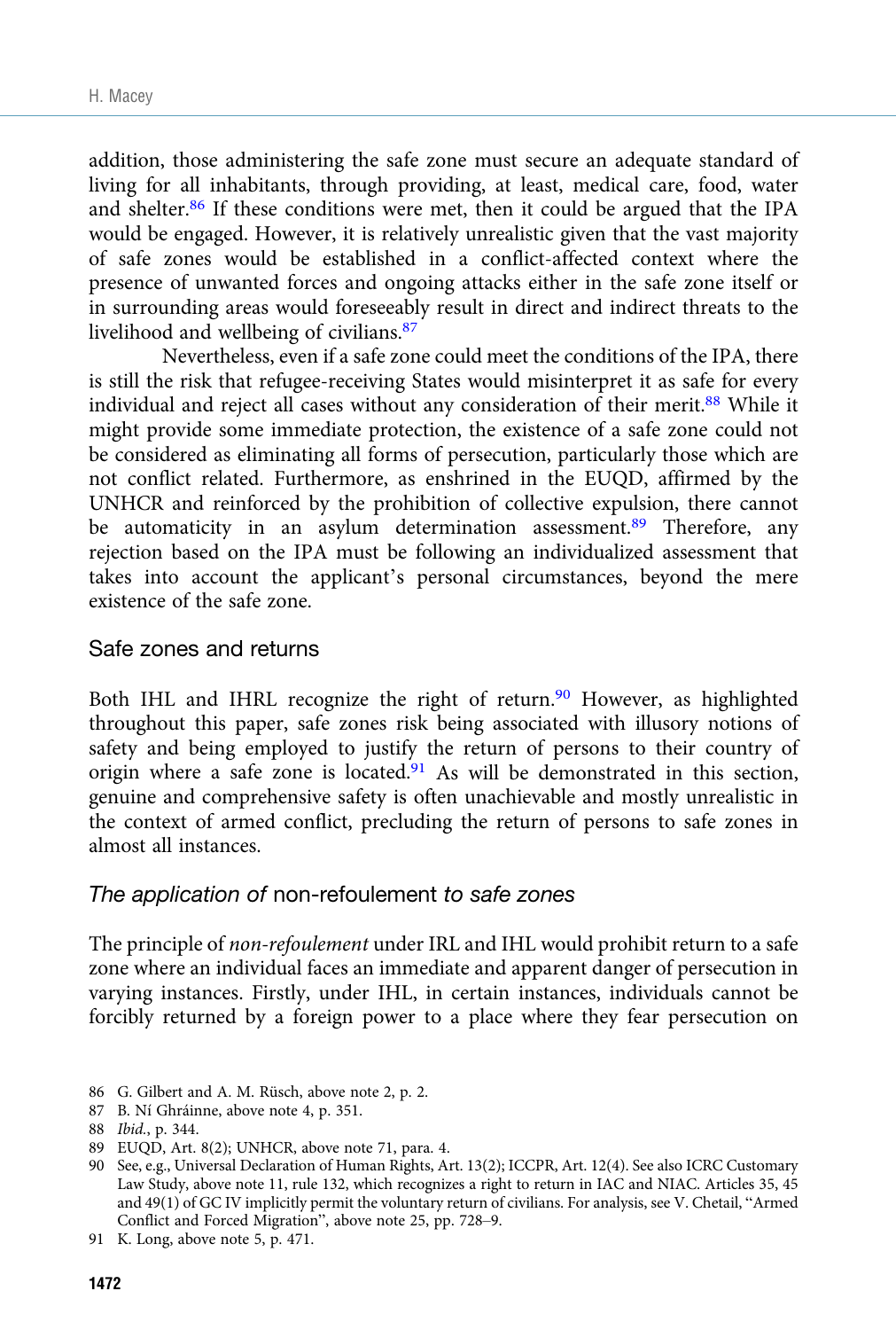the grounds of their political or religious beliefs.<sup>92</sup> While this could include the return of individuals present in another State to a safe zone in their country of nationality or origin, this must be caveated as it would only apply to returns from States who are party to the IAC and therefore bound by these provisions, and would only benefit protected persons. Therefore, despite their important protective benefits, the relevant IHL provisions would not cover all scenarios, also due to the more limited grounds of persecution and the arguable exception of deportation.<sup>93</sup>

Nevertheless, persons falling outside the scope of protection of IHL would likely be protected by non-refoulement under IRL, which covers more instances of persecution and prohibits all forms of return. Notably, in light of the conflict environment in which the safe zone would probably be established, it is more than foreseeable that an individual would face persecution on their return. In particular, if the safe zone were administered by or with the acquiescence of the State, then persecution faced by an individual at the hands of the government prior to their departure would not be alleviated by the existence of a safe zone. It is also considered that persecution could arise in the aftermath of conflict and be triggered by return to the safe zone, such as against those who were perceived as supporting the enemy forces of those administering the safe zone. Additionally, as introduced in the context of the IPA, the administering forces are also likely to be ill equipped to provide adequate protection against persecution from other actors.

Notwithstanding the likelihood of persecution in a safe zone, given the challenges of achieving genuine and long-term safety identified in this paper, it is difficult to conceive of a situation where a safe zone would be free from the threat of harm to justify return in accordance with the broader definition of nonrefoulement under IHRL. More generally, as documented by the ICRC, persons who are displaced by conflict, in particular women and minority groups, often do not wish to return to their country of origin out of fear for their safety and security stemming from the continued risk of instability, even if the immediate threat of attack is no longer present.<sup>94</sup> This is even more prominent in the case of a safe zone that could, at best, only temporarily provide safety to the civilian population from attack. In particular, it has been noted that if belligerents do not agree to the safe zone, a credible military presence would probably be needed in order to deter activities which compromise its safety.95 In turn, it would probably be immediately established in a space prone to hostilities between those administering the zone and non-consenting belligerents, giving rise to the risk of serious harm against the civilian population, and engaging the IHRL principle of non-refoulement to preclude return to safe zones in almost all other instances.

93 V. Chetail, above note 50, pp. 1190–202.

95 R. Birnie and J. Welsh, above note 13, p. 339.

<sup>92</sup> GC IV, Art. 45(4).

<sup>94</sup> Cédric Cotter, Displacement in Times of Armed Conflict: How International Humanitarian Law Protects in War and Why it Matters, ICRC's IHL Impact Series, Geneva, April 2019, pp. 55–6.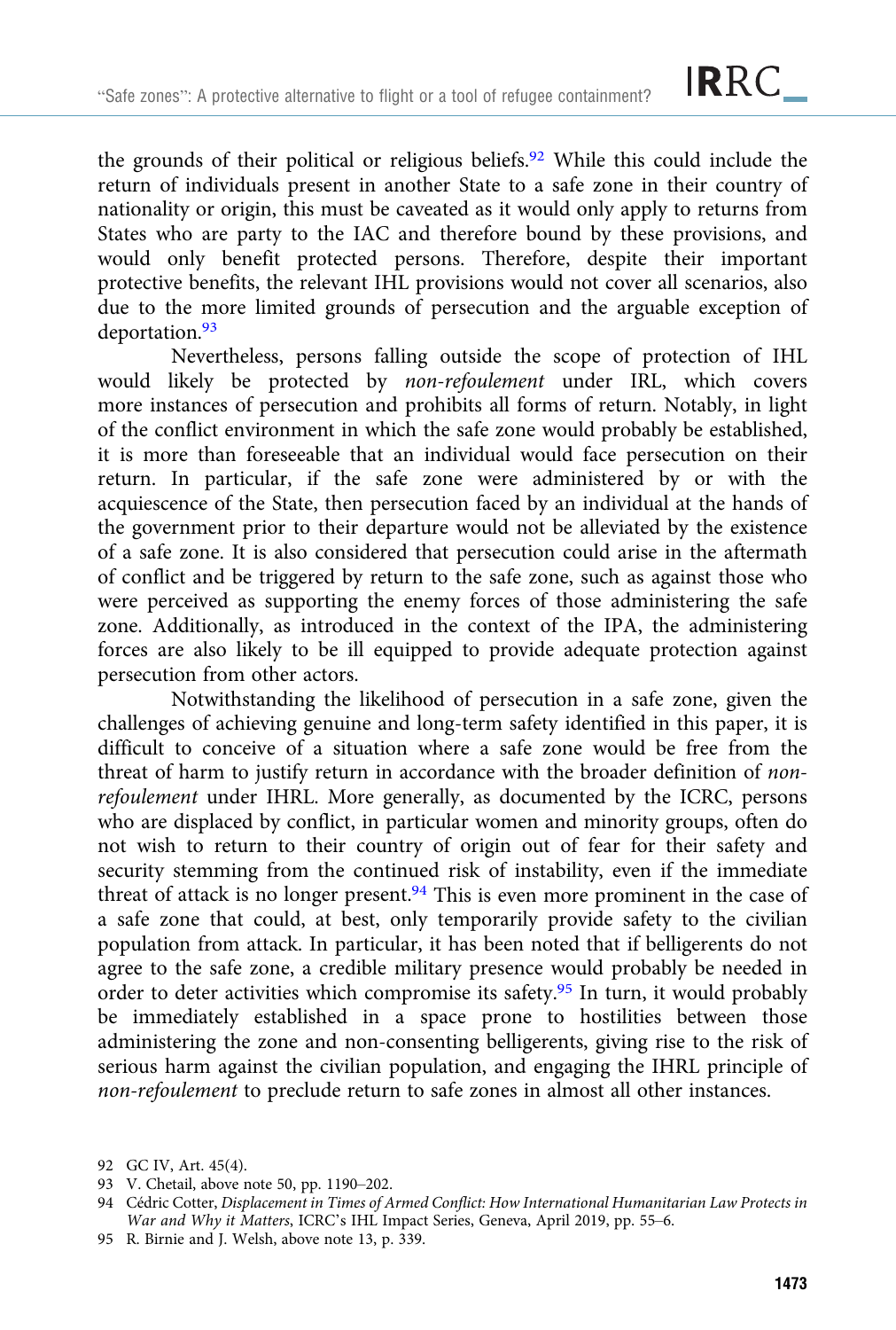#### Return as voluntary, safe, dignified and durable

Although not explicit in the Refugee Convention, a correlative of non-refoulement is that return must always be voluntary, meaning that, regardless of the conditions of safety, individuals could in no instances be forcibly or coercively compelled to return to a safe zone.<sup>96</sup> Additionally, in recent years, emphasis has increasingly been placed on the "objective conditions" in the country of origin grounded in the language of safety and dignity on return.<sup>97</sup> Consequently, this would require more than just freedom from hostilities in the safe zone but comprehensive "physical, legal and material safety", in which returning individuals could fully enjoy their rights, including economic, social and cultural rights, and access services without discrimination.98 Authors have also increasingly argued that return must be durable, a somewhat undefined term associated with indirect refoulement, which requires that return is sustainable and does not lead to further displacement.<sup>99</sup>

Building upon this paper's prior analysis in the context of the IPA, active steps must therefore be taken by those who are administering a safe zone to secure the livelihood of persons and enable the exercise of their rights in a genuine and non-discriminatory manner, including the provision of education, comprehensive medical care and employment opportunities.100 There should also be identifiable longevity in safety, which could be demonstrated by the comprehensive (re) construction of infrastructure, including hospitals, schools, homes and sites of worship that were likely to have been destroyed by conflict.<sup>101</sup> In addition, when coupled with the principle of non-refoulement, it would be essential that the safe zone had an effective police force, and ideally a functioning judicial system, that would effectively protect all civilians against the risk of persecution and serious harm in a manner that fully upholds IHRL guarantees, including freedom from arbitrary arrest and detention.<sup>102</sup> If a future safe zone were to uphold these comprehensive guarantees, then it is possible that such a space could be considered as potentially suitable for return. However, it is argued that this would only be attainable if the safe zone were located in an area where there is no risk of the resumption of hostilities. As it stands, if safe zones continue to be established in

- 99 Katy Long, The Point of No Return: Refugees, Rights, and Repatriation, Oxford University Press, Oxford, 2013, p. 174.
- 100 K. Long, above note 5, p. 459.

<sup>96</sup> Vincent Chetail, "Voluntary Repatriation in Public International Law: Concepts and Contents", Refugee Survey Quarterly, Vol. 23, No. 1, 2004, p. 19; UNHCR, Handbook on Voluntary Repatriation: International Protection, January 1996, Chapter 2, available at: [https://www.unhcr.org/3bfe68d32.pdf.](https://www.unhcr.org/3bfe68d32.pdf) The "voluntary character of repatriation" is also endorsed in Article 5 of the OAU Convention.

<sup>97</sup> V. Chetail, ibid., pp. 17-18. This is affirmed by Objective 21 of UN General Assembly, Global Compact for Safe, Orderly and Regular Migration, 19 December 2019, 73rd Session, UN Doc. A/RES/73/195, para. 37.

<sup>98</sup> UNHCR, Global Consultations on International Protection/Third Track: Voluntary Repatriation, UN Doc. EC/GC/02/5, 25 April 2002, para. 15; UNHCR, above note 96, p. 11.

<sup>101</sup> As recognized by the ICRC, a key factor that impedes the return of people displaced by armed conflict is the ongoing impact of the destruction of their homes and other infrastructure that are essential to meeting their basic needs on return, including electricity, drinking water and health-care services. Reconstruction processes in a safe zone could overcome this potential hurdle to return. C. Cotter, above note 94, p. 56.

<sup>102</sup> ICCPR, Art. 9.